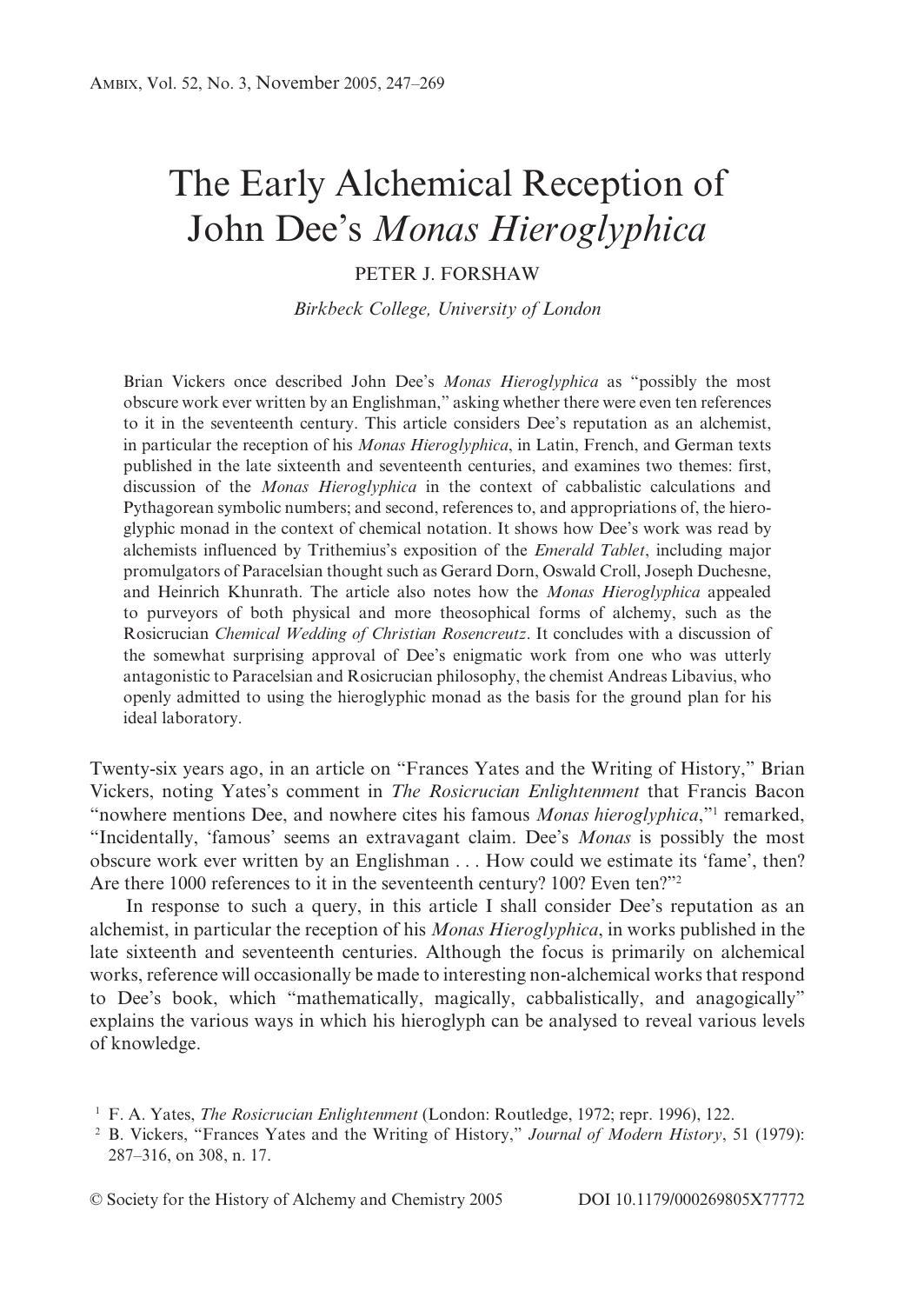As it is relatively easy for any English speaker to find references to Dee in English works, such as Raph Rabbard's 1591 edition of George Ripley's *The Compound of Alchymy*, where the "*Monas Hyerogliphica*" is praised as a book of English alchemy,<sup>3</sup> and Elias Ashmole's collection of English alchemical poetry, the *Theatrum Chemicum Britannicum* (1652), which provides his alchemical testament to John Gwynn as well as information from Dee's diaries,<sup>4</sup> here the focus will be on material from foreign language sources, in which a considerable number of references to Dee and his *Monas Hieroglyphica* can be found, both in individual texts and in the more widely available collections of alchemical works published in Latin, German, and French, such as Lazarus Zetzner's *Theatrum Chemicum* (1602; 1659–1661) and Jean-Jacques Manget's *Bibliotheca Chemica Curiosa* (1702).<sup>5</sup> Zetzner's *Theatrum Chemicum* is the only collection to actually include a copy of Dee's *Monas Hieroglyphica*,<sup>6</sup> but all the other major collections contain at least some references to Dee, with Friedrich Roth-Scholtz's *Deutsches Theatrum Chemicum* (1728–1730) even including his portrait facing the title page of Volume Three.<sup>7</sup>

Looking at the reception accorded to Dee, it becomes apparent that there are several different contexts, including his association with Edward Kelley, whose own alchemical works appear in several of the collections,<sup>8</sup> and his reputation as a defender and promoter of the alchemical ideas of the thirteenth-century English natural philosopher Roger Bacon.

- <sup>3</sup> See Rabbard's prefatory Epistle to G. Ripley, *The Compound of Alchymy* (London: Thomas Orwin, 1591).
- <sup>4</sup> See E. Ashmole (ed.), *Theatrum Chemicum Britannicum*; *containing severall poeticall pieces of our famous English philosophers, who have written the Hermetique Mysteries in their owne ancient language. Faithfully collected . . . with annotations thereon, by E. Ashmole* (London, 1652), 334 for the "Testamentum Johannis Dee Philosophi Summi ad Johannem Gwynn, transmissum 1568," and 478–84 regarding the horoscope Dee calculated for Kelley and information from his diaries.
- <sup>5</sup> L. Zetzner (ed.), *Theatrum Chemicum, praecipuos selectorum auctorum tractatus de chemiae et lapidis philosophici antiquitate, veritate, iure, praestantia et operationibus, continens*, 6 vols. (Strasbourg, 1659–1661); J.-J. Manget (ed.), *Bibliotheca chemica curiosa, seu rerum ad alchemiam pertinentium thesaurus instructissimus* (Geneva: Chouet, 1702).
- <sup>6</sup> C. H. Josten, "A Translation of John Dee's *Monas Hieroglyphica*," *Ambix* 12 (1964): 84–221 (Introduction, on 97). The *Monas Hieroglyphica* was printed in the first edition of the *Theatrum Chemicum*, II (1602), 203–43, with considerable mistakes in both text and diagrams. The same mistakes are repeated in the second edition of the *Theatrum Chemicum*, printed in Strasburg (1659), where the text is found in II, 178–215.
- <sup>7</sup> F. Roth-Scholtz, *Deutsches Theatrum Chemicum, auf welchem der berühmtesten Philosophen und Alchymisten Schrifften, die von dem Stein der Weisen, von Verwandlung der schlechten Metalle in bessere, von Kräutern, von Thieren, von Gesundund Sauer-Brunnen, von warmen Bädern, von herrlichen Artzneyen und von andern grossen Geheimnüssen der Natur handeln, welche bisshero entweder niemahls gedruckt, oder doch sonsten sehr rar worden sind, vorgestellet werden durch Friederich Roth-Scholtzen*, 3 vols. (Nuremberg, 1728–1730).
- <sup>8</sup> For the *Buch von dem Stein der Weisen* and *Via Humida, sive Discursus de Menstruo Vegetabili Saturni*, both attributed to Kelley, along with fragments from his letters, see the third volume of Roth-Scholtz, *Deutsches Theatrum Chemicum*. Ashmole's *Theatrum Chemicum*, 324–33, also includes poems entitled "Sir Edward Kelle's Worke" and "Sir Ed: Kelley concerning the Philosophers Stone." For an English translation of *The Stone of the Philosophers* and *The Theatre of Terrestrial Astronomy*, see A. E. Waite, *The Alchemical Writings of Edward Kelly* (London: James Elliot, 1893).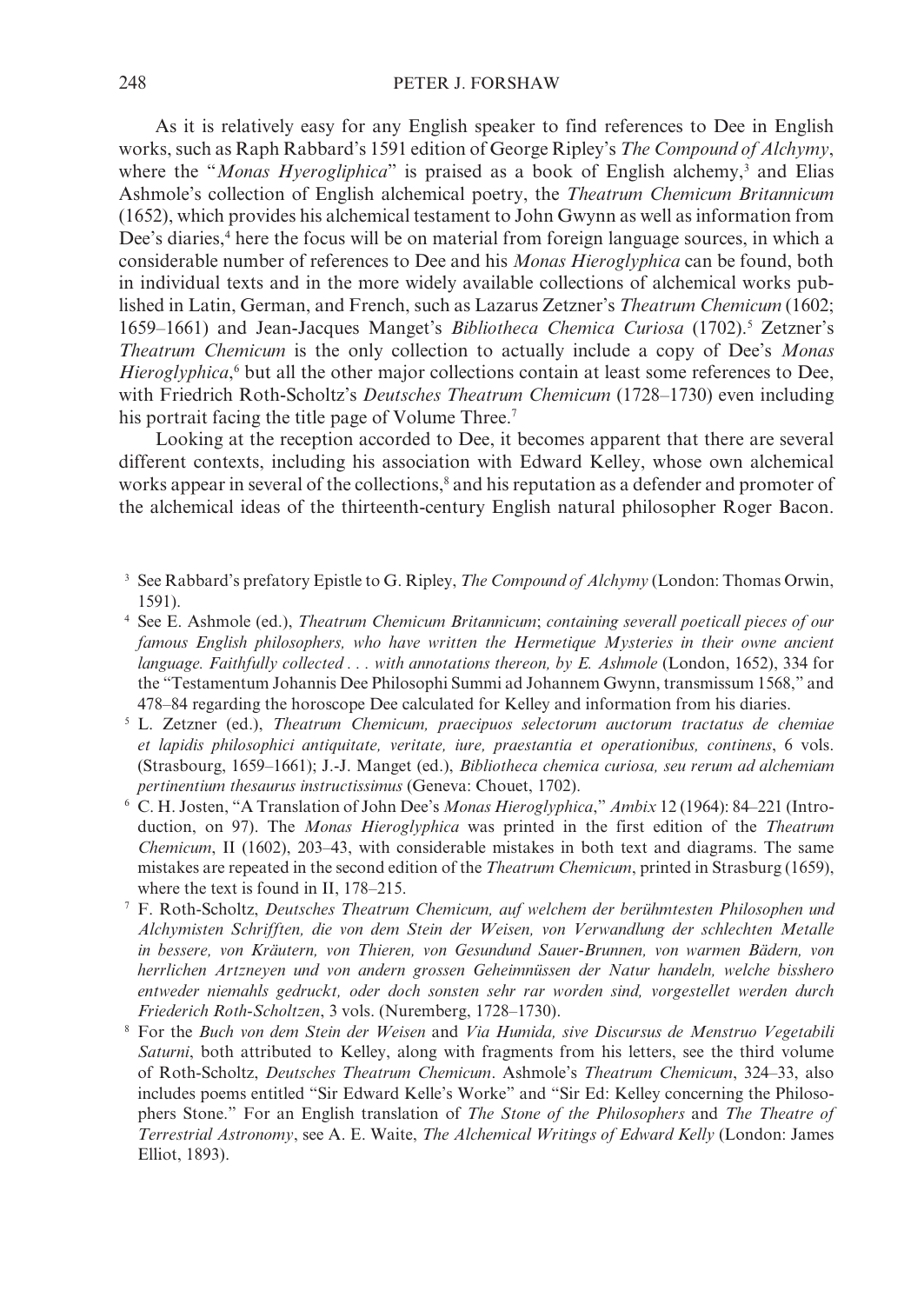However, this article will be limited to just two themes: first, the reception of Dee's monad in Pythagorean and cabbalistic contexts; and second, references to, and appropriations of, it as a hieroglyph in the context of chemical notation.

In his article in this issue, Nicholas Clulee points out the influence of the German Benedictine Abbot, Johann Trithemius (1462–1516), pupil of the Christian cabbalist Johann Reuchlin, teacher of the young Theophrastus Paracelsus,<sup>9</sup> mentor to Heinrich Cornelius Agrippa, and author of famous cryptographic works such as the *Steganographia*  $(1500)$ ,<sup>10</sup> of which Dee was so delighted to have obtained a copy.<sup>11</sup> Trithemius was also the author of an exposition of that ur-text of the chemical art, the *Emerald Tablet* of Hermes Trismegistus, which was eagerly read by alchemists.12 In a letter to his friend, the humanist Germain de Ganay, Trithemius explicitly equates the "One Thing" of the *Emerald Tablet* with the monad of Neo-Pythagorean natural philosophy.<sup>13</sup> In that letter and in others to Joachim Margrave of Brandenburg, and Count Johannes von Westerberg, Trithemius emphasises that the numerical progression from the ternary and quaternary to the monad is the very foundation of magic — without a proper knowledge of these numbers, no man would be able to make powerful talismans, command spirits, or perform alchemical transmutations.14

One of the major propagators of Paracelsianism in the later sixteenth century, Gerard Dorn (*c.* 1530–1584), editor and translator of the German works of Paracelsus into Latin, whose own writings range from the construction of furnaces and the transmutation of

- <sup>9</sup> Walter Pagel, *Paracelsus: an Introduction to Philosophical Medicine in the Era of the Renaissance* (Basel: S. Karger, 1958), 9.
- <sup>10</sup> Noel L. Brann, *Trithemius and Magical Theology*: *a Chapter in the Controversy over Occult Studies in Early Modern Europe* (New York: SUNY Press, 1999).
- <sup>11</sup> P. J. French, *John Dee: the World of an Elizabethan Magus* (London and New York: Routledge, 1972; repr. Ark Paperbacks, 1987), 52. "Dee was so excited about obtaining the cryptographical and magical *Steganographia* by the alchemist Trithemius, Abbot of Sponheim, that he spent ten straight days copying it."
- <sup>12</sup> W. R. Newman, *Gehennical Fire: the Lives of George Starkey, an American Alchemist in the Scientific Revolution* (Cambridge, Mass.: Harvard University Press, 1994; repr. 2003), 215–18.
- <sup>13</sup> The letter, dated 24 August 1605, is included in Johannes Trithemius, *De Septem Secvndeis, id est, intelligentijs, siue Spiritibus Orbes post Deum mouentibus, reconditissimae scientiae & eruditionis Libellus, Imperatori Caesari Diuo Maximiliano I. Aug. pio, sapienti dicatus. Adiectae sunt aliquot epistolae ex opere Epistolarum Io. Tritemij vtilißimae* (Cologne, 1567), 65–76. See also: W. Newman, "Thomas Vaughan as an Interpreter of Agrippa von Nettesheim," *Ambix* 29 (1982): 125–40, on 129; and J. R. Partington, "Trithemius and Alchemy," *Ambix* 2 (1938): 53–59, on 58, where the letter to de Ganay is cited.
- <sup>14</sup> See also: Trithemius, *De Septem Secvndeis* (1567), 81–100. "Domino Ioanni Vuesterburgh Comiti &. Viro Desideriorum, de Tribus Naturalis Magi[ae] Principiis, Sine Quibus Nihil in Ipsa ad Effectum Produci Potest" (10 May 1503); and *De Septem Secvndeis* (1567), 100–116. "Ad Illustrissimum Dominu[m] D. Ioachimu[m] Marchionem Brandenburgensem de Rebus Conuenientibus Vero Mago" (26 June 1503). According to Josten, "A Translation of John Dee's *Monas Hieroglyphica*," 108, Dee had a copy of these letters in J. Gohorry, *De Vsu & Mysteriis Notarum Liber. In quo vetusta literarum & numerorum ac diuinorum ex Sibylla nominum ratio explicatur* (Paris, 1550). A sixteenth-century manuscript in the Staatsbibliothek zu Berlin-Preussischer Kulturbesitz MS. Germ. fol. 904 [1573.], includes both Dee's *Monas Hieroglyphica* and Trithemius's letter to Westenberg, "written about the three beginnings of all natural art and philosophy."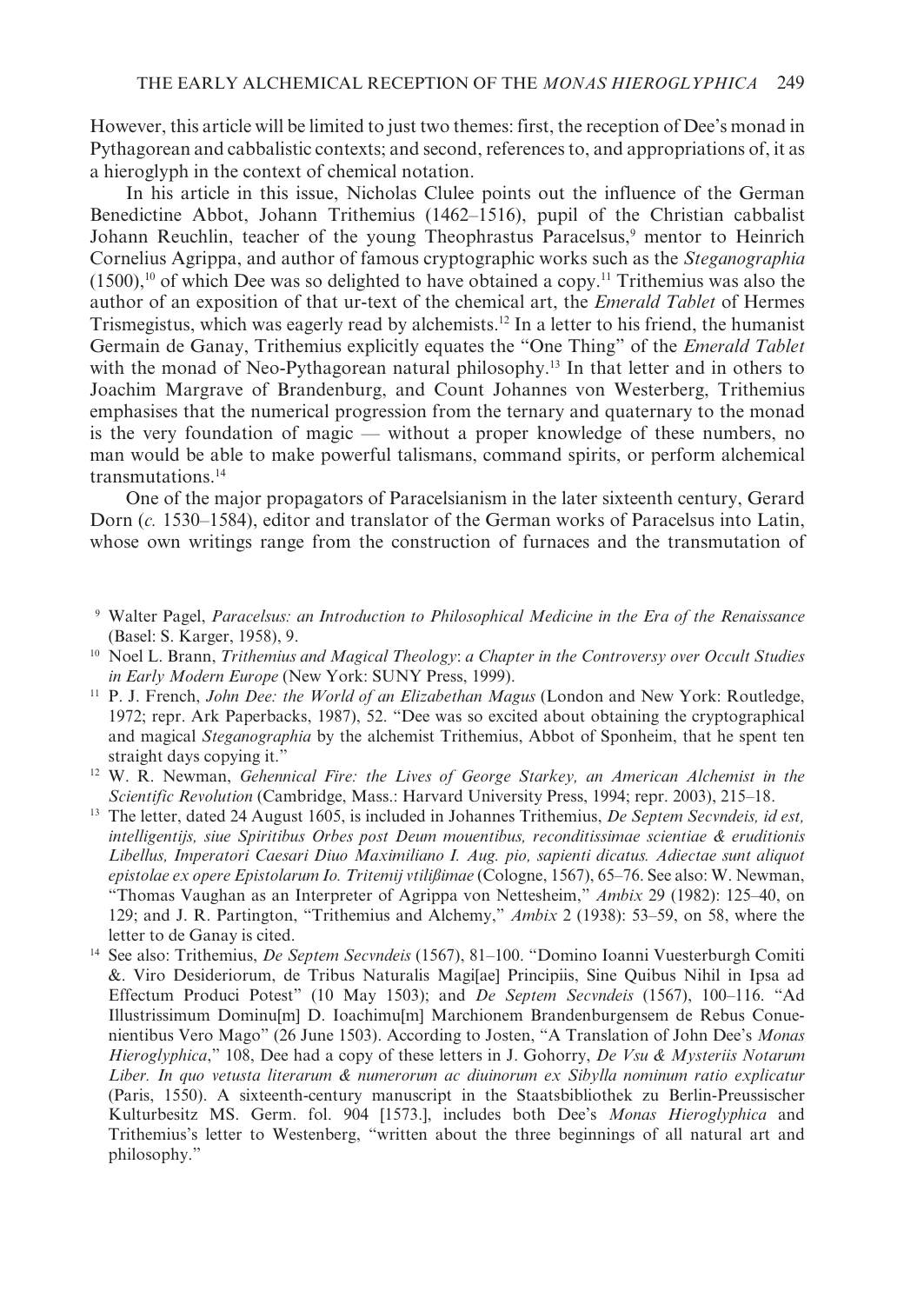metals,<sup>15</sup> to the discussion of chemical remedies,<sup>16</sup> and a treatise about the relationship between alchemy and meditation,<sup>17</sup> was a virtual propagandist of Trithemius's cosmological interpretation of the *Emerald Tablet*. 18 He devotes a whole work to his *Judgement of the Spagiric Art of Johann Trithemius*, where phrases such as "Let the binary be rejected and the ternary will be convertible to the simplicity of unity"19 contain terms also found in the *Monas Hieroglyphica*, such as when Dee writes in Theorem 20 of "the way proceeding along which, through Binary and TERNARY, Our MONAD is to be restored to its Oneness in a Purified QUATERNARY by the Ratio of Equality."20

In a commentary to the *Tractatus Aureus* attributed to Hermes Trismegistus, while discussing a speech of his on how the ancient philosophers divided water into four parts,<sup>21</sup> Dorn introduces the terms ternary, quaternary, septenary, and so forth, explaining that "in these numbers lie hidden the weights of the wise," especially in the septenary, whose power and virtue, he declares, should be contemplated "with the eyes of the mind, for the vulgar eye, as John Dee of London says, will here find fault and be most distrustful."<sup>22</sup> This is a reference to a figure appearing at the end of Dee's *Monas Hieroglyphica*, that of a circle touching a line at a point (figure 1), where we see the words "Vulgaris, Hic, Oculus caligabit, diffidetque plurimum," rendered by Josten as "The vulgar eye will here be blind and most distrustful."23

It seems likely, too, that Dorn's use of the same line and circle image to represent "Unarius" or "Oneness" in his *Monarchia Physica or Monarchia Triadis, in Unitate*, published together with his edition of Paracelsus's *Aurora Thesaurusque Philosophorum*

- <sup>15</sup> G. Dorn, *Congeries Paracelsicae Chemiae de Transmutationibus Metallorum . . . Genealogia Mineralium, atque Metallorum omnium* (Frankfurt, 1581); Zetzner, *Theatrum Chemicum*, I, 491–68.
- <sup>16</sup> G. Dorn, *Chymisticum artificium naturae, theoricum et practicum* (Frankfurt, 1568–1569).
- <sup>17</sup> G. Dorn, "De Philosophia Chemica ad Meditativam comparata," in Zetzner, *Theatrum Chemicum*, I, 418–57.
- <sup>18</sup> Newman, "Thomas Vaughan," 130. For more on Dorn, see D. Kahn, "Les Débuts de Gérard Dorn," in *Analecta Paracelsica. Studien zum Nachleben Theophrast von Hohenheims im deutschen Kulturgebiet der frühen Neuzeit*, ed. J. Telle (Stuttgart: Franz Steiner Verlag, 1994), 59–126.
- <sup>19</sup> G. Dorn, "De Spagirico Artificio Io. Trithemii sententia," in Zetzner, *Theatrum Chemicum*, I, 388–99, on 393. "Rejiciatur itaque binarius, & ternarius ad unitatis simplicitatem convertibilis erit." See also G. Dorn, "De Duello Animi cum Corpore," in Zetzner, *Theatrum Chemicum*, I, 338. "Quaternarij & ternarij reductionis allegoria, Ut modò clarè vobis demonstrem imaginem reductionis ternarij ad unitatis simplicitatem, per abiectionem binarij: tum etia[m] qua ratione quaternarius per coniunctionem in ternario quiescere possit, & unà cu[m] eo particeps unionis fieri, notate."
- <sup>20</sup> J. Dee, *Monas Hieroglyphica* (Antwerp, 1564), sig. E3v; Josten, "A Translation of John Dee's *Monas Hieroglyphica*," 185.
- <sup>21</sup> Manget, *Bibliotheca Chemica Curiosa*, I, 409. "Hermes: Scitote, filii sapientum, quod priscorum Philosophorum aquae est divisio, quae dividit ipsam in alia 4. Unum duobus, & tria uni: quorum colori tertia pars est, humori scilicet coagulanti: duae vero tertiae aquae sunt pondera sapientum."
- <sup>22</sup> Manget, *Bibliotheca Chemica Curiosa*, I, 409. "In his autem numeris tacitè occultari sapientum pondera, author non obscure abstruere, videtur, praecipue in septenario, qui numerus sacer habitus fuit antiquitus, utpote in quo plurimum sapientiae sit reconditum: sed vim & virtutem ejus mentis oculis contemplari debes, Vulgaris enim hic oculus, teste Joanne Dee Londinensi, castigabit diffidetque plurimum."
- <sup>23</sup> Dee, *Monas Hieroglyphica*, 28r; Josten, "A Translation of John Dee's *Monas Hieroglyphica*," 219.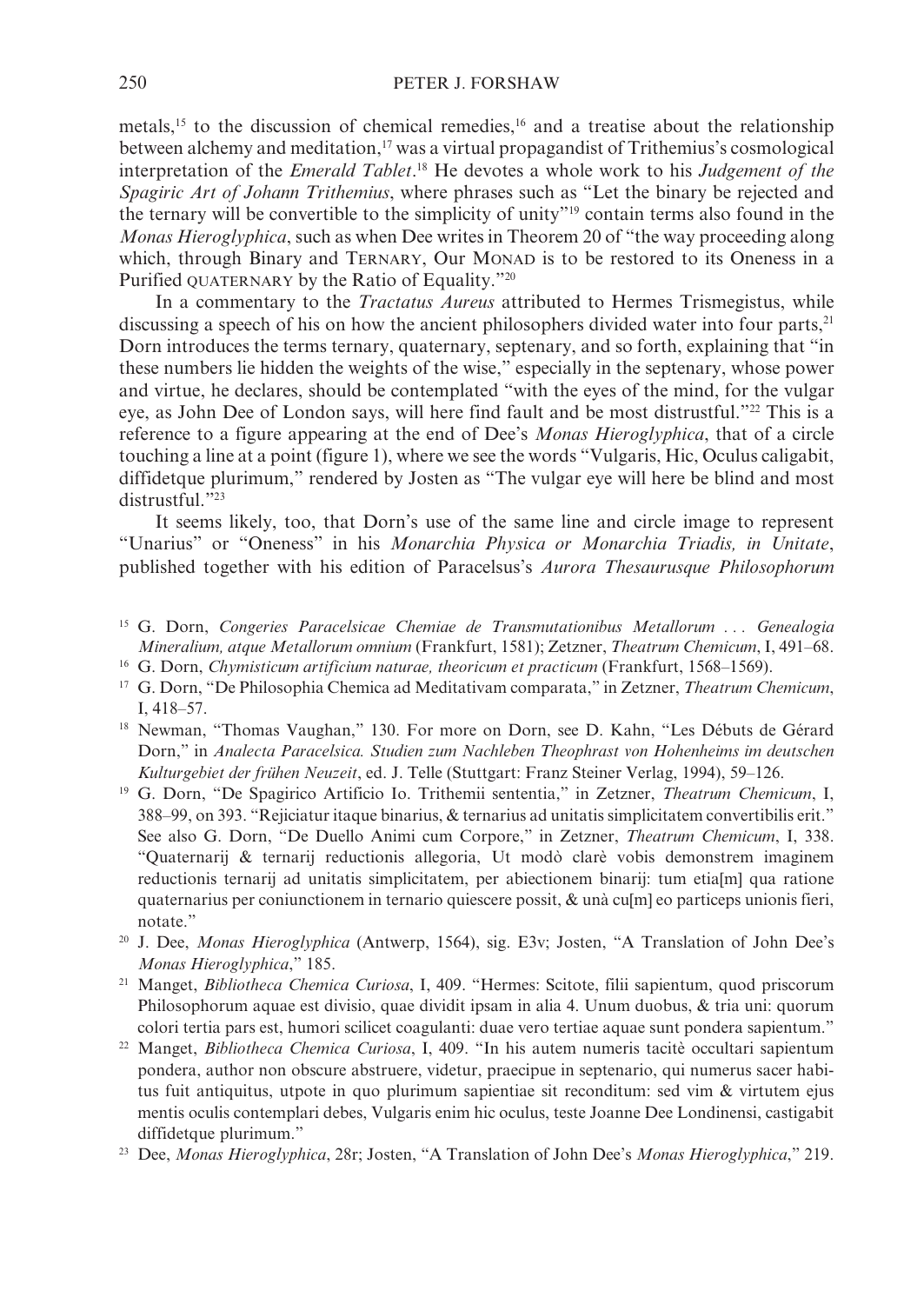

Fig. 1. From J. Dee, *Monas Hieroglyphica* (Antwerp, 1564), 28r.

 $(1577)$ , was based on Dee's figure.<sup>24</sup> Nor is Dorn the only one inspired by this image, for it transpires that the English mathematician Thomas Oliver's *De Sophismatum praestigijs cauendis admonitio* (1604), which contains references to Dee and Paracelsus, also includes the same image. Oliver's phrases "The line touches the circle at a point" (Recta tangit circulum puncto) and "Intelligence seeing" or "Seeing with intelligence" (Intelligentia videns)25 recall Dee's "Contracted to a Point"(Contractus ad Punctum) and "Intellect judges the truth" (InTeLlectus iudicat veritatem).<sup>26</sup> Oliver's comment slightly later in the

- <sup>24</sup> G. Dorn, "Monarchia Triadis, in Unitate, Soli Deo Sacra," in *Aurora Thesaurusque Philosophorum, Theophrasti Paracelsi, Germani Philosophi, & Medici prae cunctis omnibus accuratissimi*, ed. G. Dorneus (Basel, 1577), 65–127, on 71. "De Vnario, Simulacrum Unarii, ab Vno infinito, & indeterminato, determinatè creati."
- <sup>25</sup> T. Oliver, *De Sophismatum praestigijs cauendis admonitio* (Cambridge, 1604), sig. 3r.

<sup>26</sup> Dee, *Monas Hieroglyphica*, 28r; Josten, "A Translation of John Dee's *Monas Hieroglyphica*," 219. Heinrich Khunrath provides an explanation for the curious orthography of Dee's "InTeLlectus" in *Vom hylealischen, das ist pri-materialischen catholischen oder allgemeinen natürlichen Chaos, der naturgemässen Alchymiae und Alchymisten, wiederholete, verneuerte und wolvermehrete naturgemäss- alchymisch- und rechtlehrende philosophische Confessio oder Bekandtniss* (Frankfurt, 1708), 190, where he shows how Dee's capital "L" stands for the Hebrew word  $\forall$ N (*El* [God]), incorporating it into the phrase "Adsit Ruach Hhochmah-El; *in te* L (אל) *lectus*! Es sey Da; der Geist der Weißheit Gottes; in dir Gott der außerlesene!" (May the Spirit of the Wisdom of God be present, [who is] *excellent in you*, Oh God!).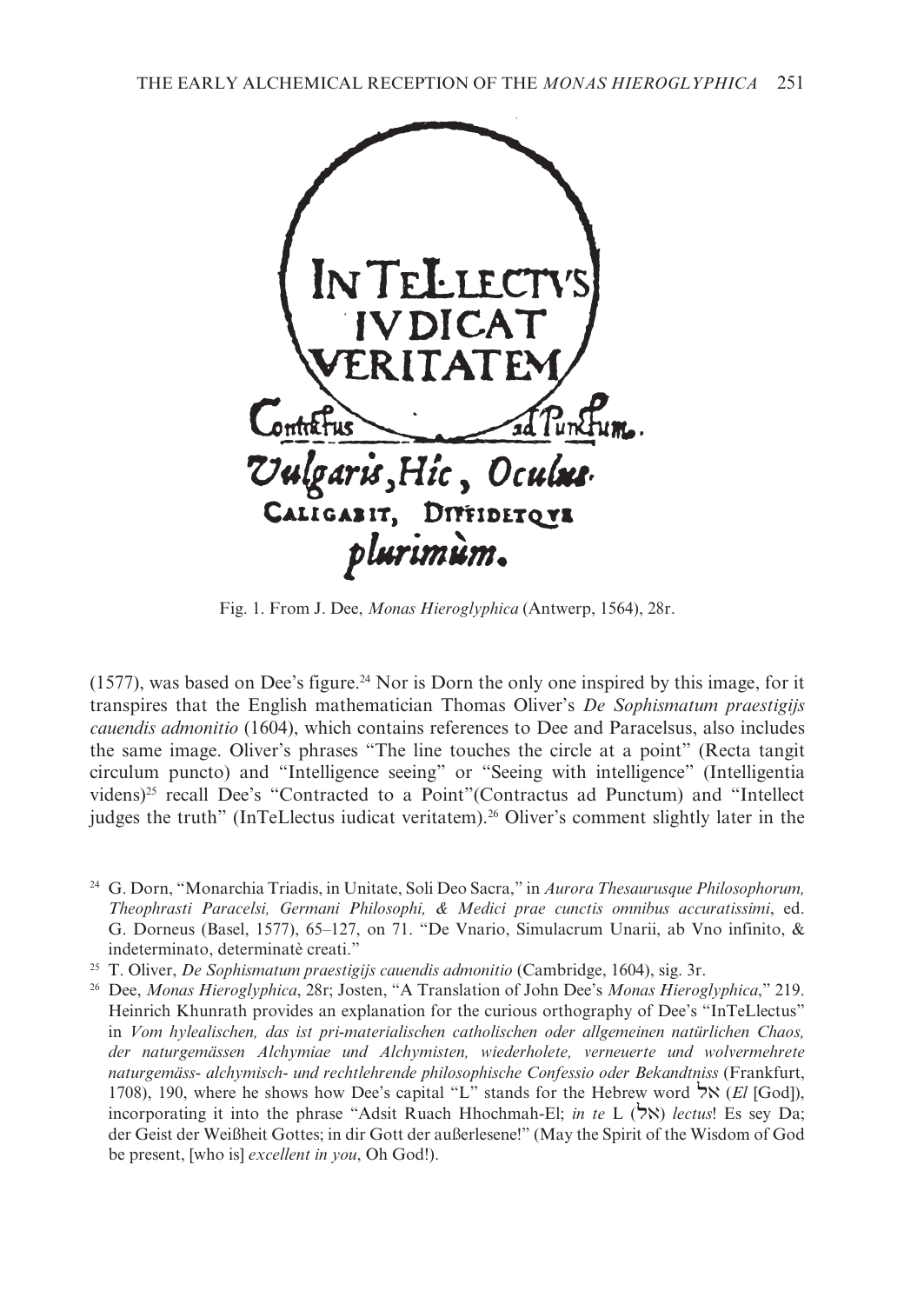text that "One drop of truth, as *the most illustrious Philosopher* John Dee of London rightly says, is the creator of many more" reveals that he was clearly familiar not just with the *Monas Hieroglyphica*, but also with Dee's *Mathematicall Praeface* to Billingsley's translation of Euclid's *Elements of Geometrie* (1570).<sup>27</sup>

This very brief consideration of Pythagorean numbers leads us on to Dee's cabbalistic speculations on numbers in the *Monas Hieroglyphica*. As a reader of the *De Verbo Mirifico* (1494) and *De Arte Cabalistica* (1517), in which Johann Reuchlin (1455–1522) forges links between Neo-Pythagoreanism and Jewish cabbala, Dee would have been familiar with the latter's numerological speculations on the symbolic similarities between the Hebrew tetragrammaton (the word of four letters, יהוה YHVH) and the Pythagorean *tetraktys*.

As both Clulee and Norrgren make clear in their articles, Dee was fascinated with the application of the exegetical techniques of cabbala to alchemy. He was well aware that each letter of the Hebrew alphabet has a numerical equivalence, and that the computation of these numbers in words and comparison with other significant words was believed to provide insights into various levels of reality. The fourth-century *Sefer Yetzirah*, or Jewish "Book of Formation," gives a cosmogonic account of God engraving the universe with the twenty-two foundation letters of the Hebrew alphabet. It must not have seemed a long leap from the notion that the *Torah* could be reduced to its constituent parts, its jots, and tittles, and that these could then be recombined to generate new meanings, to drawing an analogy with alchemy, in which substances were reduced to their primal matter, and then recombined and transmuted to create and reveal new products.

In the *Monas Hieroglyphica*, Dee insisted on the validity of applying the Hebrew techniques of letter permutation and numerical calculation to the other two matrix languages of biblical scripture, Latin and Greek. In the *Monas Hieroglyphica*'s sixteenth theorem, Dee establishes that the "cross of the elements" in his hieroglyphic monad equates to the letter X, which contains the Latin letters V, X, and L, i.e. the numerals 5, 10, and  $50<sup>28</sup>$  Although the publication of Paracelsus's *Aurora* (1577) postdates Dee's *Monas Hieroglyphica* (1564), given Dee's admiration for the works of Paracelsus, it is possible that he was familiar with this work in manuscript, for there is a passage that displays a similar interest in conceptualising the timing of alchemical practice by means of Roman numerals:

But I exhort and withall inform thee, as to this thing, that as to the entrance upon or beginning the former or latter labour, thou doest not exceed or outstrip as 'twere, in thy calculation, this character X [its] middle or point, but divide it justly; and then moreover, with the half part of this character, (that is V) must you go backwards [or retrograde] in the composition of this work. The which being done, then afterwards if thou joyntly recollectest [or unitest] it again, and rightly numberest up XX [being] the part [or product] thereof;

- <sup>27</sup> Oliver, *De Sophismatum*, Cap. 9, "De veritatis contemptu authoris iusta conquestio," 32, "Vna enim veritatis guttula, vt verè dixit *Philosophus illustrissimus* Ioannes Dee Londinensis, pluris facenda est." See J. Dee, *The Mathematicall Praeface to the Elements of Geometrie of Euclid of Megara* (1570), with an Introduction by A. G. Debus (New York: Science History Publications, 1975), sig. C.jr, "And esteme one Drop of Truth (yea in Naturall Philosophie) more worth, then whole Libraries of Opinions, vndemonstrated: or not aunswering to Natures Law, and your experience", and sig. C.jv, "When you haue found this one certaine Drop of Naturall veritie, procede on, to Inferre, and duely to make assay, of matter depending . . ."
- <sup>28</sup> N. H. Clulee, "John Dee and the Paracelsians," in *Reading the Book of Nature: the Other Side of the Scientific Revolution*, ed. A. G. Debus and M. Walton (Kirkville, Mo.: Sixteenth Century Press, 1998), 111–32, on 124.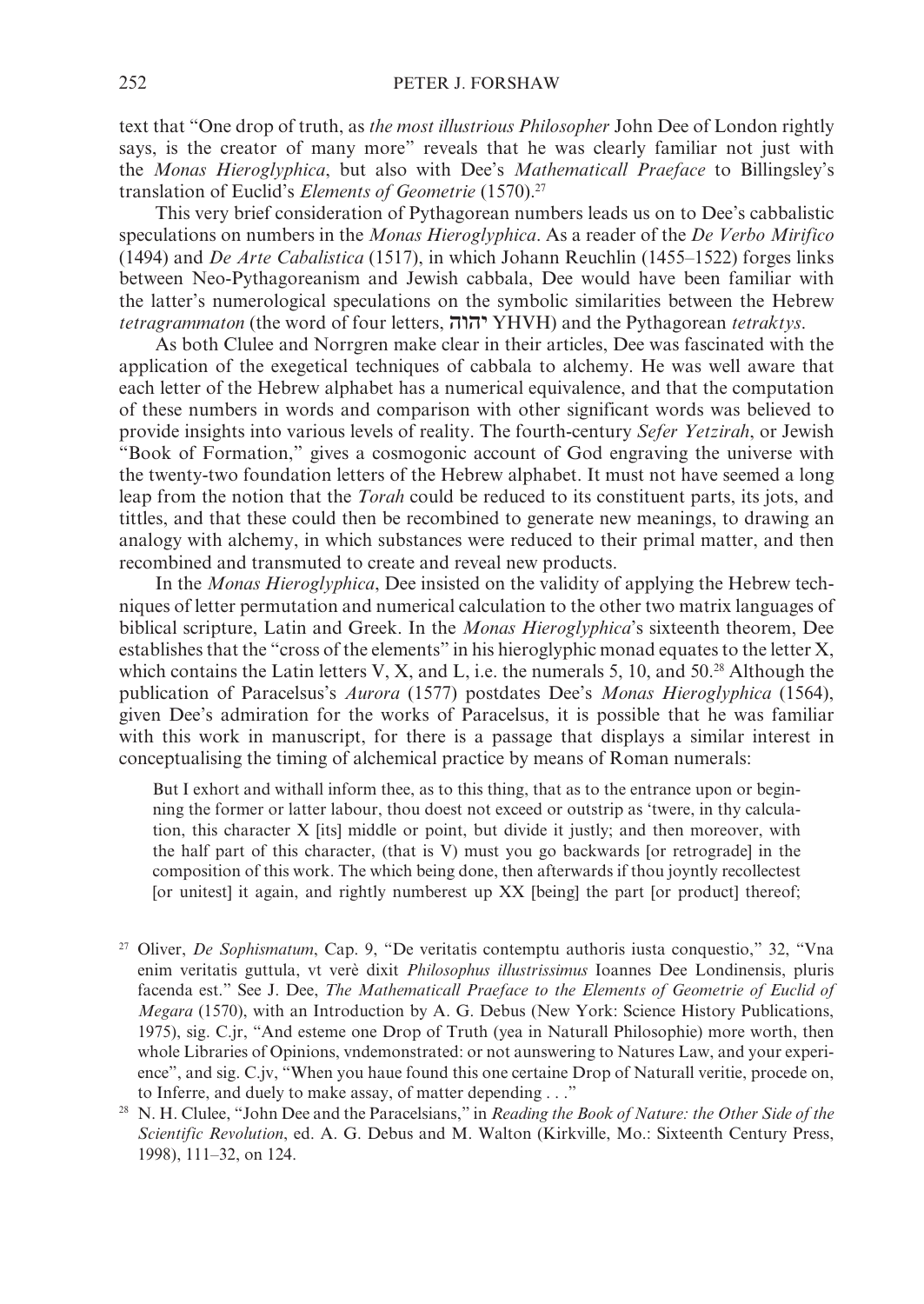in that number or time, (if no farther obstacle intercede) mayst thou attain to the end of thy work.29

As with Dee's Pythagorean speculations, here, too, we find instances of later writers either directly referring to Dee or at least making use of similar techniques. Petrus Bungus's *Numerorum Mysteria* (1618), for instance, refers the reader to Dee's *Monas Hieroglyphica* in a discussion of the letter X and the significance of the point at the intersection of the four radiating lines, with unity denoting God and a good intellect, and duality a demon and bad intellect.30 Dorn, in another of his scholia to the *Tractatus Aureus*, this time commenting on Hermes' ruminations on the symbolism of a hen's egg, $3<sup>1</sup>$  takes Dee's Roman numeral speculations in Theorem 16 a stage further. He argues that the two letter Vs which mirror one another represent, as it were, the "As above, so below" maxim of the *Emerald Tablet*, with the upper V being incorporeal, and the lower corporeal. When these two are brought together, they form the letter X, i.e. the *denarius* or number of perfection, represented otherwise by the letters IO, as if one were saying "one circle," or one revolution of a circle, this denary number being the Mercury of the Philosophers. In addition, the Roman letter M equals the number 1,000, which is the ultimate perfection of all other numbers, and for Dorn denotes sulfur, which (containing fire, the fifth essence, and spirit) makes all things bear fruit. If you join all these letters together, you get the word OVUM; the letter O signifies earth, for philosophical earth should be round and circular like the motion of the heavens; the letters VU represent water and air, and the final letter M represents fire (possibly because it resembles the astrological glyph for Aries  $\gamma$  — all combining to make the word "EGG<sup>"32</sup>

- <sup>29</sup> *Paracelsus, His Aurora, & Treasure of the Philosophers, As also The Water-Stone of the Wise Men; Describing the matter of, and manner how to attain universal Tincture; Faithfully Englished and Published by J. H.* (London, 1659), 120.
- <sup>30</sup> P. Bungus, *Numerorum Mysteria, Ex abditis plurimarum disciplinarum fontibus hausta: Opvs Maximarvm Rervm Doctrina, & copia refertum. In quo mirus imprimis, idemque perpetuus Arithmeticae Pythagoricae cum Diuinae Paginae Numeris consensus, multiplici ratione probatur* (Paris, 1618), 51.
- <sup>31</sup> Manget, *Bibliotheca Chemica Curiosa*, I, 421. "Hermes: Scito fili, quod in gallina ovo maximum subsidium est;  $\&$  in natura propinquitas: in eo namque est spiritualitas  $\&$  elementorum collatio, ac terra natura aurum est."
- <sup>32</sup> Manget, *Bibliotheca Chemica Curiosa*, I, 421. "Quod verò attinet ad duo ista VV, eandem ambo habent significationem: & per hanc [small v above mirrored by inverted v below] ut vides positionem, in unam coeunt literam, videlicet in X, quae litera apud latinos idem, quod denarius numerus, significat, cujus alias character exprimitur per has duas notas IO: quasi diceres, *unus circulus*, vel unica circuli revolutio, I. enim unitatis manifestus est character: O. verò circuli: ita ut per hanc crucem X. sive denarium numerum aliud nihil indicetur, quam ipsemet Philosophorum Mercurius: de quo supra in nostris hieroglyphicis abundè satis tractatum fuit. M. autem, quia millenarium aequipollet numerum: in quo reliquorum numerorum ultima est perfectio, merito sulphuris obtinebit vicem. Est enim in sulphur ignis, essentia Quinta, & spiritus, qui omnia vivificat & alterat, & omne germen germinat, & omne lumen accendit & omnes fructus florere facit. Quia enim omnia in se possidet ac complectitur, omnes quoque has functiones, in naturali rerum oeconomia administrat, Et haec de tribus propinquis dicta sufficient. Addemus nunc pauca quaedam de remotis, ubi videmus. OVUM ex quatuor literis esse compositum. Prima igitur litera O refert terram. Terra enim Philosophica rotunda esse debet, & circularis, ut coelum motu suo circa eam operari, & vim suam in illam mittere queat. Nisi enim rotunda esset terra, Sol & alii Planetae circa ipsam operationes suas exercere non possent: sed cursus illorum aut in circuitu impendiretur, aut volociori motu praecipitaretur: ut Paracelsus docet in sua aurora. Duae vero sequentes literae VU, aquam repraesentant & aërem . . . Ultima denique litera M. ignem manifeste nobis depingit."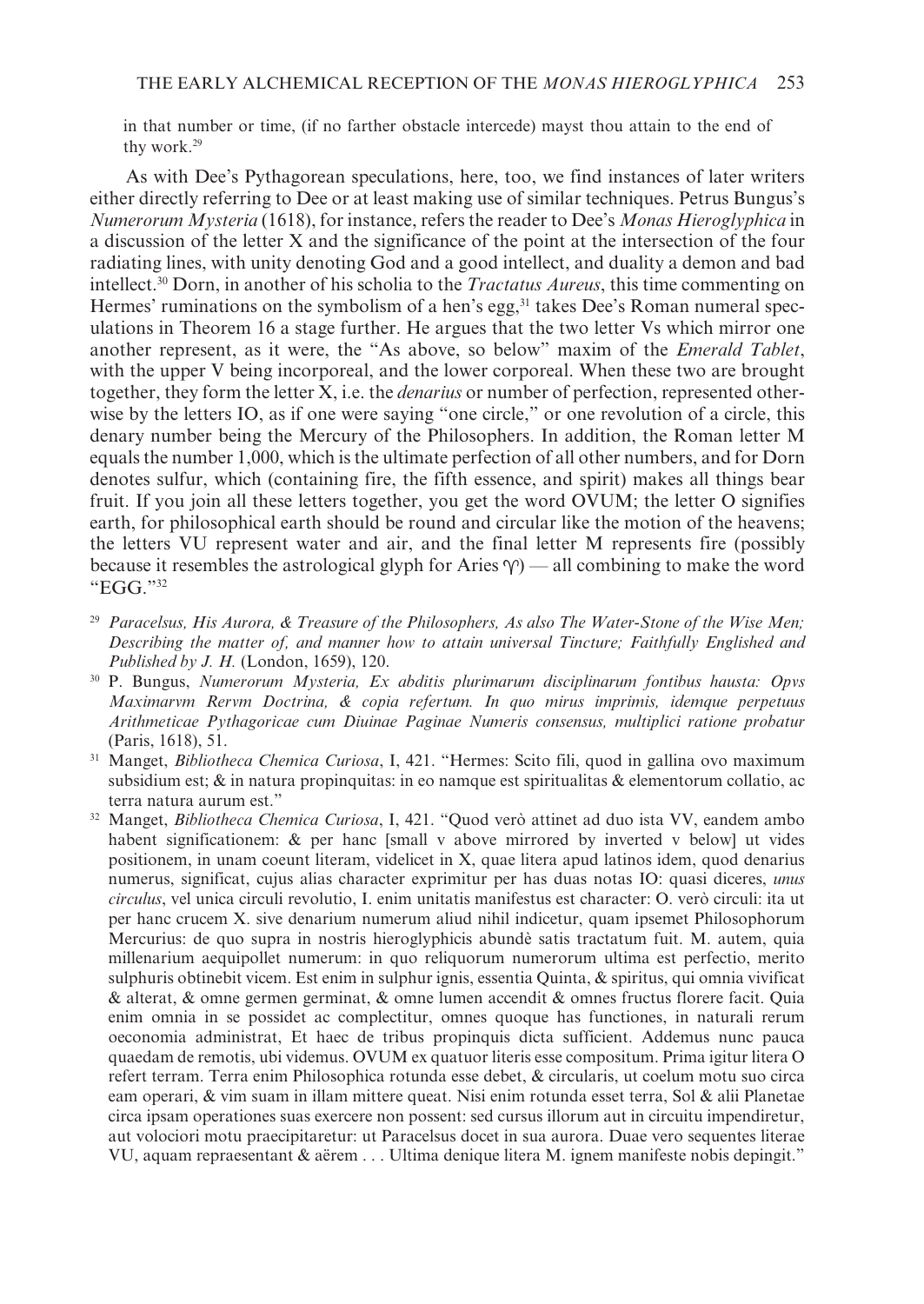Remaining on this theme, Theorem 18 in the *Monas Hieroglyphica* discusses the figure and "great metamorphosis" of the alchemical egg. The Saxon chemist Andreas Libavius (1560–1616), whose encyclopaedic work *Alchemia* (1597) some claim to be the first textbook of chemistry,33 writing to the mathematician and professor of astrology at the University of Jena, George Limnaeus, in a letter on the philosophical egg and its parts, refers favourably to Dee's use of the Aesopian figment of the enmity between eagles and scarabs in this theorem, stating that Dee accommodated the story to chymical gold-making (*chrysurgian chymicam*), and praises him for recommending the reader to dwell on the chemical significance of the different components of the egg (its albumen, yolk, shell, and so forth), even going so far as to say that Dee's is a "mirabilis expositio."34

In the same commentary on the *Tractatus Aureus*, Dorn could also conceivably be alluding to another of Dee's figures, this time that of the "Arbor Raritatis" incorporating the Pythagorean Y, when he contrasts the corporeal and imprudent Peripatetic manner of speaking of the science of the elements with the Hermetic philosophers, who understand  $\pi$ νευματικ $\pi$ ς και σοφικ $\pi$ ς (pneumatikos kai sophikos), that is "spiritually and wisely" (spiritualiter  $\&$  sapienter).<sup>35</sup> If we look at the top of Dee's image, we see the two arms of the Y under the Greek words: TYPANNOZ (Tyrannos) and  $\Pi$ NEYMATIKOZ (Pneumatikos).

Dorn evidently considered this Pythagorean Y to be a significant image, for he used it on the title page of his *Artificii Chymistici Physici*, *Metaphysicique*, published in 1569, and it appears again on the title page of his *Lapis Metaphysicus* (1570). As a final word on this image, at the beginning of his *Delle Imprese*, the Italian scholar Giulio Cesare Capaccio includes a chapter on hieroglyphs, where we find reproduced the very same figure from the work of "Giovanni Dee da Londino," with the claim that the literary and moral symbols

- <sup>33</sup> J. Read, *Prelude to Chemistry: an Outline of Alchemy, its Literature and Relationships* (London: G. Bell & Sons, 1936; repr. Cambridge, Mass.: The MIT Press, 1966), 80; J. R. Partington, *A History of Chemistry*, 4 vols. (London: Macmillan & Co. Ltd, 1961), II, 247.
- <sup>34</sup> A. Libavius, *Rerum Chymicarum Epistolica Forma ad Philosophos et Medicos qvosdam in Germania*, 3 vols. (Frankfurt, 1595), Epist. XX: "De Ovo Philosophico Eiusque Partibus & Essentiis Chymicis. Ad Virum Ornatiss. D. M. Georgium Limnaeum Mathematicum & Astronomum Ienensem," I, 179–84, on 180–82: "Nosti figmentum Aesopicum de inimicitia aquilae & scarabaei,  $\&$  quo pacto hic illius iniurias sit vltus corrumpendo oua  $\&$  in praeceps etiam ex Iouis sinu effundendo, quò fractis deprauatisque prosapia aquilina gentis ampliandae spe priuaretur. Accommodauit fabulam ad chrysurgian chymicam Londinas, iussitque agnoscere quae sit albuminis ouorum aqua; quod ex vitellis oleum; quae calx ouorum, in quibus turpissimè halucinentur imperitissimi Alchymistae, quemadmodum Bernhardi docet historia, conquerentis se olim magno cuiusdam supercilio inductum frustra in ouis vulgaribus quaesiuisse id quod illis non inest. Est autem mirabilis expositio Londinatis. Suadet vt artem discamus ab Heliocantharis, qui certis temporum curriculis latitando viuant, (alludit ad illud συφον; λαθέ βιώσυς) quique velint suis iudiciis de suo inimico sumi posse vindictam. Innuit vtendum esse artificio scarabaei, qui fimo se inuoluit, cuius ope dissolutum est ouum aquilinum: deinde calcem eius cum puro albumine totoque temperandam: temperamentum toto vitelli liquore artificioso ordine obtinendum, voluendo reuoluendoque, quo magna oui fiat metamorphosis iam scilicet disparente & quasi inuoluto albumine ipso in ipso vitellinoso liquore. Haec ille."
- <sup>35</sup> G. Dorn, "Tractatus aureus," in Manget, *Bibliotheca Chemica Curiosa*, Ι, 407. "πνευματτκ<del>ω</del>ς και sowikuz, hoc est, spiritualiter & sapienter." The same passage includes the phrase "Est in Mercurio quicquid quaerunt Sapientes," which Dee uses on the title page of the *Monas Hieroglyphica*, a few lines further down.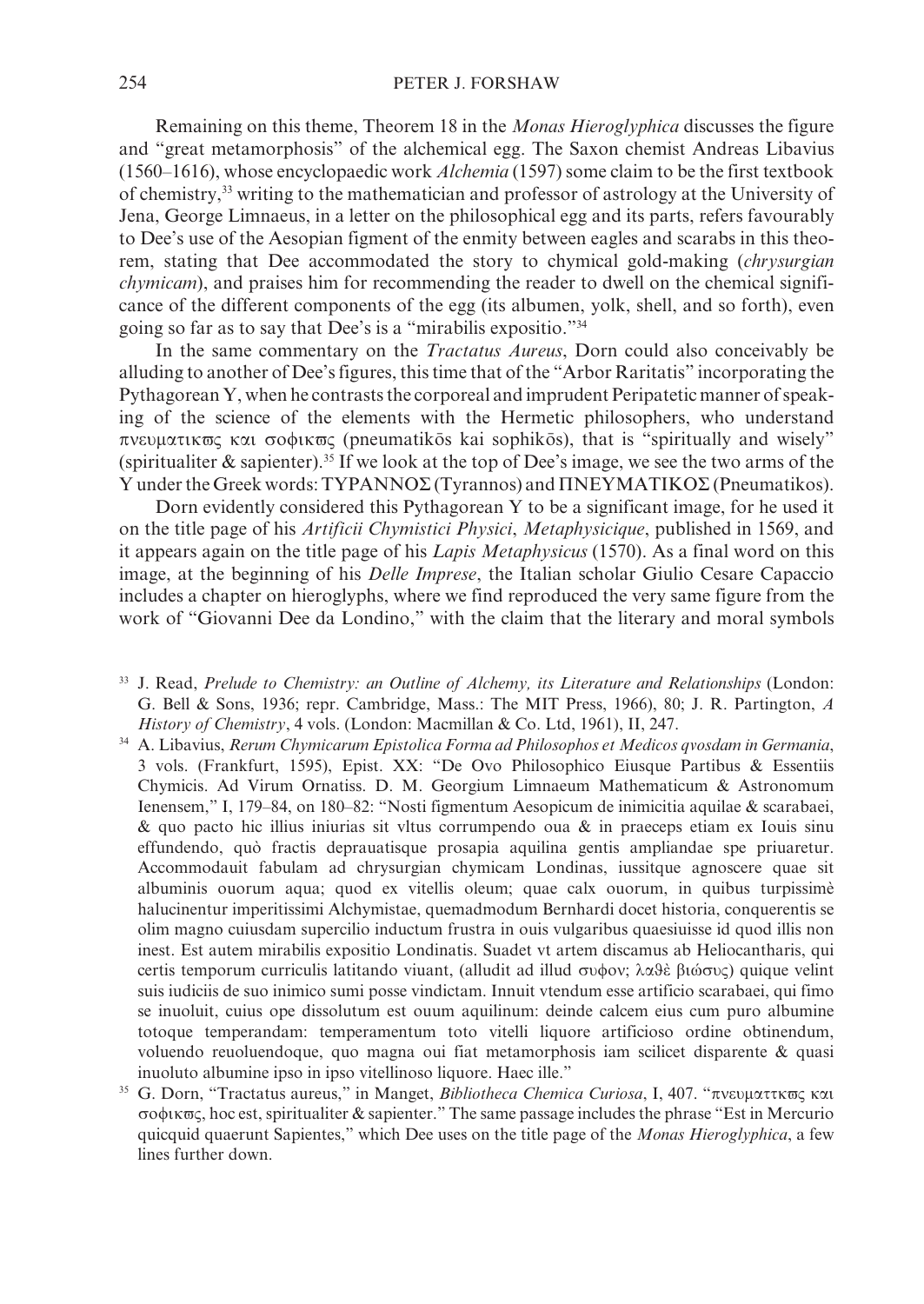used by ancient authors such as Homer, Pliny, and Cicero were impossible to understand fully without studying the *Monas Hieroglyphica*. 36

Thirty years after the publication of the *Monas Hieroglyphica*, in a passage ridiculing the cabbalistic notion of Jacob's Ladder, which "Cornelius Gemma shoves into [his] *Cosmocriticus*," stretching from *natura* via the *horizon temporis* to the *horizon aeternitatis*, as "fooleries" (ineptiae), Libavius in his *Tractatus Duo Physici* (1594) alludes to another of Dee's diagrams, this time that of the "Horizon Aeternitatis," in which Dee tries to encapsulate the spiritual dimension of the *Monas Hieroglyphica*, emphasising that only one in a million actually reach the lofty heights of spiritual understanding.<sup>37</sup>

Learning of this criticism, Dee planned to write a defence, mentioned in his *Letter, Containing a most briefe Discourse Apologeticall* (1592):

I have just cause, lately given me to write and publish a Treatise, with Title, *De Horizonte Aeternitatis*: to make evident, that one *Andreas Libavius*, in a booke of his, printed the last yeere, hath unduly considered a phrase of my *Monas Hieroglyphica*: to his misliking: by his own unskilfulness in such matter: and not understanding my apt application thereof, in one of the very principal places, of the whole book.<sup>38</sup>

It would appear that Libavius's scornful comment about Dee's "fooleries" provoked the wrath of Ortvinus Gratius (not the one lampooned by the humanist supporters of Reuchlin in *Letters of Obscure Men* [1515]), who published a polemical letter in which he defended Dee against Libavius, declaring that Dee's book had as many arcana of philosophy as Libavius's book had ravings and pedantries.<sup>39</sup>

- <sup>36</sup> G. C. Capaccio, *Delle Imprese* (Naples, 1592), sig. 4v. See H. Håkansson, *Seeing the Word: John Dee and Renaissance Occultism*, Ugglan Minervaserien 2 (Lund: Lunds Universitet, 2001), 76.
- <sup>37</sup> A. Libavius, *Tractatus Dvo Physici; Prior De Impostoria Vvlnervm per unguentum armarium sanatione Paracelsicis usitata commendataque; Posterior de cruentatione cadaverum in iusta caede factorum praesente, qui occidisse creditor* (Frankfurt, 1594), 41. "Scala Cabalistica . . . & scalam Iacobi, quam etiam Cornelius Gemma in cosmocritice obtrudit, pro fundamento assumit, quatuor in ea gradus in vasto illo coeli & terrae interuallo, instituens, nempe naturam, horizontem temporis, horizontem aeternitatis temporalis, horizontem mundi super supremi, quibus ineptiis etiam in sua monade hieroglyphica vtitur, Johannes Dee, in scripto in diagrammate. Horizonte aeternitatis, & temporis, quanquam sensu naturali." I have rendered Libavius's "cosmocritice" as "cosmocriticus" on the assumption that he is declining the Greek Kosmokritikoz (*kosmokritikos*) as if it were a Latin masculine noun terminating in "os," despite the fact that the Latin "criticus" terminates in  $``us."$
- <sup>38</sup> J. Dee, *A Letter, Containing a most briefe Discourse Apologeticall with a plaine Demonstration, and feruent Protestation, for the lawfull, sincere, very faithfull and Christian course, of the Philosophicall studies and exercises, of a certaine studious Gentleman: An ancient Seruant to her most excellent Maiesty Royall* (London, 1599). See *Autobiographical Tracts of Dr. John Dee, Warden of the College of Manchester*, in *Chetham Miscellanies*, Vol. I, *Remains Historical & Literary Connected With the Palatine Counties of Lancaster and Chester*, Vol. XXIV (London: The Chetham Society, 1851), 77– 78. See also M. Casaubon (ed.), *A True & Faithful Relation of what passed for many years between Dr. John Dee and Some Spirits* (London, 1659), sig. K2v–K3r.
- <sup>39</sup> O. Gratius, *M. Ortvini Gratii vtriusque Facultatis Decani Epistola Polemica de Neoparacelsis. D. Andreae Libavij, vt Medicorum Galenicorum Galenicentissimi, ita Chymicorum quoque Chymicissimi, Das ist/Von Galenischen und Paracelsischen gvverris* (n.p., n.d.), sig. B4v. "Simile axioma ponit in charta de vnguento armario pag. 41 ubi scribit DEE Londinensis in sua monade Hieroglyphica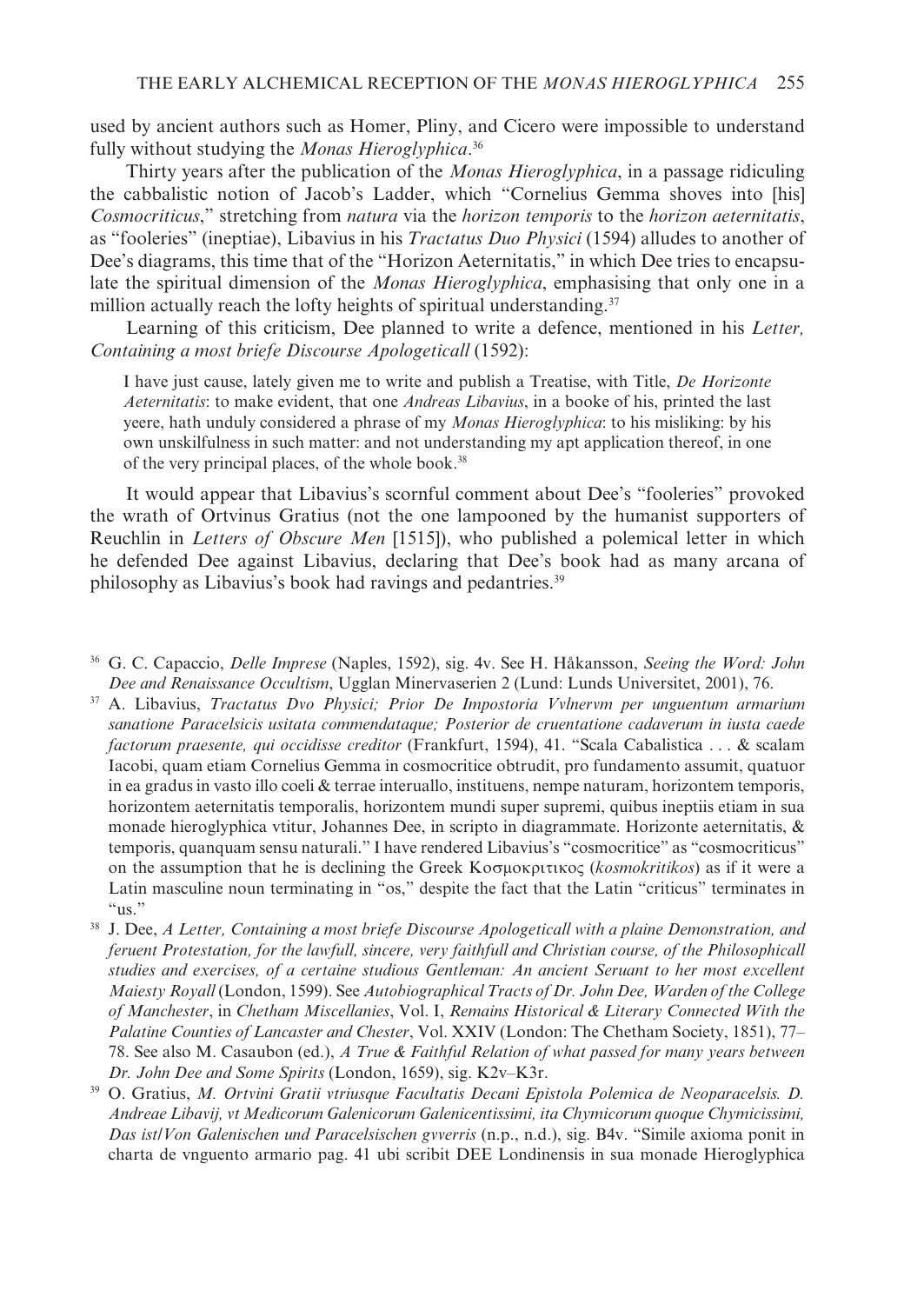Josten, Clulee, and Håkansson all quite reasonably argue that Dee could have found the term "horizon of eternity" in Pico della Mirandola's *Conclusiones*. 40 Clulee's suggestion that Cornelius Gemma could be another source, however, is less likely, as the "Cosmocriticus" that Libavius refers to is in fact Gemma's *De Naturae Divinis Characterismis* (1575), which includes an image of angels moving up and down a ladder from earth to heaven.41 As his source is Libavius's *Tractatus Duo Physici*, published in 1594, it seems more likely that Libavius had been reading the 1591 Frankfurt reprint of the *Monas Hieroglyphica*, which postdates Gemma's work, and mistakenly believed, because of its astronomical material, that Dee had used it as inspiration for his text.

There is, moreover, another work that could be a far more obvious source in an alchemical context. This is Paracelsus's *Aurora Thesaurusque Philosophorum*, which was edited by Dorn and published with his commentary in 1577; in it we find this passage discussing the origin of magic out of the "Divine," "Hieroglyphicall Ternary":

This Covenant or League of the divine Ternary diffused throughout the whole substance of things, is Indissoluble, by which also we have the secrets of all nature out of the four Elements; For the Ternary with the Magical Quaternary produceth a perfect Septenary, endowed with many Arcanas, and demonstrated by [things] known. And when the Quaternary rests in the Ternary, [then] ariseth the light of the world in the Horizon of eternity, and with [the help of] God affords and gives us the whole bond.<sup>42</sup>

If we consider the presence of the monas hieroglyph itself in later works, it may not by now be so great a surprise to learn that it is in another of Dorn's works that we find the first version of Dee's hieroglyph. This is the adaptation appearing on the title page of Dorn's *Chymisticum Artificium Naturae*, published in 1568, four years after the first edition of the *Monas Hieroglyphica*. Dee's own copy of Dorn's work has survived from the collection of the American alchemist John Winthrop the younger (1606–1676), first Governor of

<sup>39</sup> *continued*

vtitur ineptijs . . . Dico tamen quod qui librum illius Londinensis calumniatur & temnit, quod ille sit animal cumanum vt leo, vel aliud auriculatum simile . . . Libavius hoc fecit. Ergo Libavius est animal cumanum, quia liber ille Londinensis tot habet Philosophiae arcana, quot liber Libavij deliramenta & schulfuchsitates." This is clearly not the same Ortvinus Gratius to whom the *Epistolae Virorum Obscurorum* were addressed in defence of Reuchlin against the attacks of Hoogstraten, as he died in 1542.

- <sup>40</sup> S. A. Farmer, *Syncretism in the West: Pico's 900 Theses (1486) the Evolution of Traditional Religious and Philosophical Systems* (Arizona: Medieval & Renaissance Texts & Studies, 1998), 501 Magical Conclusions 9>16–18. See: Josten, "A Translation of John Dee's *Monas Hieroglyphica*," 96; Clulee, "John Dee and the Paracelsians," 119; and Håkansson, *Seeing the Word*, 222.
- <sup>41</sup> Clulee, "John Dee and the Paracelsians," 119; C. Gemma, *De Naturae Divinis Characterismis; seu Raris & admirandis spectaculis, causis, indiciis, proprietatibus rerum in partibus singulisuniversi*, Libri II (Antwerp, 1575), Liber Primus, "Quo Potissimum vniuersalis ratio artis COSMOCRITICAE continetur," 144: "Emblema Divinae Prodentiae, atque ipsum propè artis totius cosmocriticae fundamentum."
- <sup>42</sup> "What Magi the Chaldeans, Persians and Egyptians Were," in *Paracelsus, His Aurora*, chapter IV, 10–11; cf. Paracelsus, *The Aurora of the Philosophers*, in A. E. Waite (ed.), *The Hermetic and Alchemical Writings of Paracelsus, The Great*, 2 vols. (Chicago: de Laurence, Scott & Co., 1910), I, 52.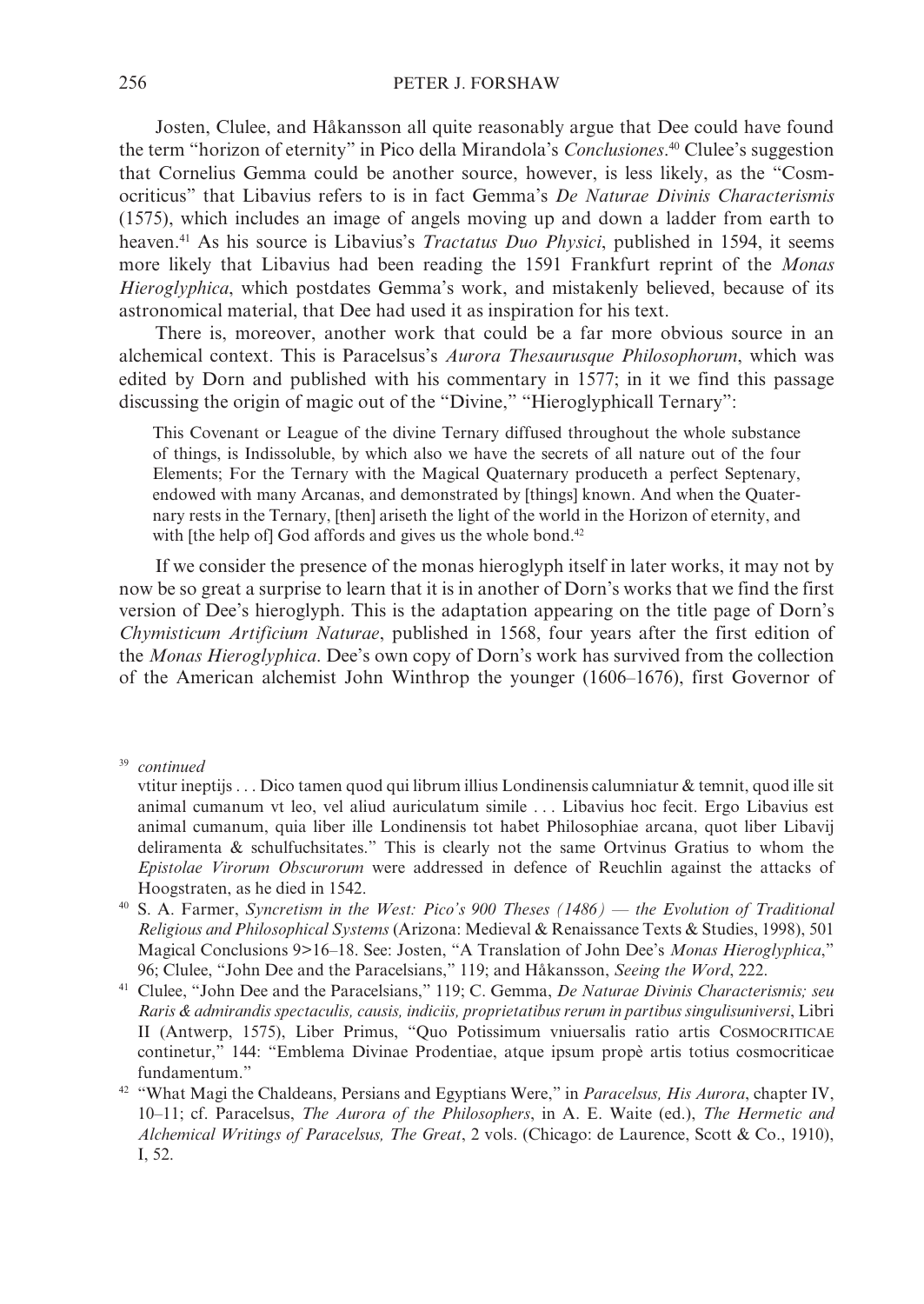Connecticut.43 Beneath Dorn's title page image, Dee has somewhat peevishly written, "He learned to form these new characters from my *Monas Hieroglyphica*, without so much as a by your leave or any acknowledgement."44

Dorn was not the only person to use the monas hieroglyph without mentioning Dee. In *Il Mondo Magico de gli Heroi* (1605), Cesare della Riviera also includes the hieroglyph, discusses the mystical character of Aries and the sign of the fiery triplicity (i.e. the three zodiac signs of Aries, Leo, and Sagittarius, each denoting different degrees of heat), and the composition of the characters for Mars, Saturn, and the rest of the planets.45 Although he cites many authors, including Trithemius on the symbolic numbers,<sup>46</sup> and Pantheus's gloss on the word *alchimia* in his *Voarchadumia* as the "ferment of vain counsel,"47 and even reflects on how the Latin numerals 50, 5, and 10 wondrously form the word LVX (i.e. Light), "representing the essence of God, the ultimate end of Magic, and unity, the beginning and end of all things," and so forth, Dee's name is notable by its absence.48 Perhaps the best-known unacknowledged appropriation appears in Athanasius Kircher's *Oedipus Aegyptiacus* (1653–1655), in the second volume of which, in the fourth chapter of the book, on "Alchimia Hieroglyphica," Kircher discusses Dee's hieroglyph, renamed as the "Crux Hermetica," quotes from Dee's text, reproducing some of his detailed diagrams for the correct geometrical construction of the symbol, even including an elaborate variant, the "Crux Ansata," in another chapter on "Mathematica Hieroglyphica," but never once mentions Dee (figure 2).49 Johann Christoph Steeb's *Coelum Sephiroticum* (1679) is another work that includes a hybrid version of the monas, entitled the "Sigillum Hermetis Mercurii Trismegisti" (Seal of Hermes Mercurius Trismegistus), this time in a cabbalist rather than Kircher's Egyptian context, the hieroglyph serving as a kind of ladder from the *mundus terrestris* below to the *mundus archetypus* above.

- <sup>43</sup> R. S. Wilkinson, "The Alchemical Library of John Winthrop, Jr. (1606–1676) and his Descendents in Colonial America," *Ambix* 9 (1963): 33–51.
- <sup>44</sup> "Iste, ex nostra Monade Hieroglyphica Characteres istos novos formare didicit cum sine venia nostra, tum sine grata nostri mentione," cited in Clulee, "John Dee and the Paracelsians," 119, n. 31 and fig. 3.
- <sup>45</sup> C. della Riviera, *Il Mondo Magico de gli Heroi*, *Edizione del 1605*, *Introduzione di Piero Fenili* (Rome: Edizioni Mediterranee, 1986), 34–35.
- <sup>46</sup> Riviera, *Il Mondo Magico*, 48, 76, 80.
- <sup>47</sup> Riviera, *Il Mondo Magico*, 160. "Quindi appare manifestamente, l'Alchimia essere arte solamente apparente, sofistica, e delusoria, sí come ella medesima afferma; percioché tal voce, Alchimia, hebraicamente suona non altro, secondo Agostino Pantheo nella Voarchadumia, che fermento di vano consiglio: & appresso, ella è cosi detta da quel famiosissimo antico sofista, Alchimo chiamato."
- <sup>48</sup> Riviera, *Il Mondo Magico*, 49. "Mirabilmente formano questa voce LVX, voce rappresentante l'essenza di Dio, una in natura, e trina nelle persone, proprio oggetto de' Beati, vita dell'Universo, ultimo scopo della Magia, & unità, principio, e fine di tutte le cose."
- <sup>49</sup> A. Kircher, *Oedipus Aegyptiacus; hoc est, Universalis Hieroglyphicae veterum Doctrinae temporum injuriâ abolitae instauratio*, 3 vols. (Rome, 1653), II, *Pars Altera*, Cap. III, 29, "Crux Ansata," 393–434. See Cap.V, 400, 407 and 434 for copies of Dee's monas. See Manget, *Bibliotheca Chemica Curiosa*, I, 7. "*Deé* Londinensis, & nuper *Kirckerus* in *Oedipo*, *Kriegsmannusque* opportunissimâ enodatione omnes planetarum coelestium & terrestrium figuras elicuere." Wilhelm Christoph Kriesgsmann was the author of *Taaut oder Außlegung der Chymischen Zeichen* (Frankfurt, 1665), which uses Dee's "lunar mercury" symbol for quicksilver (58).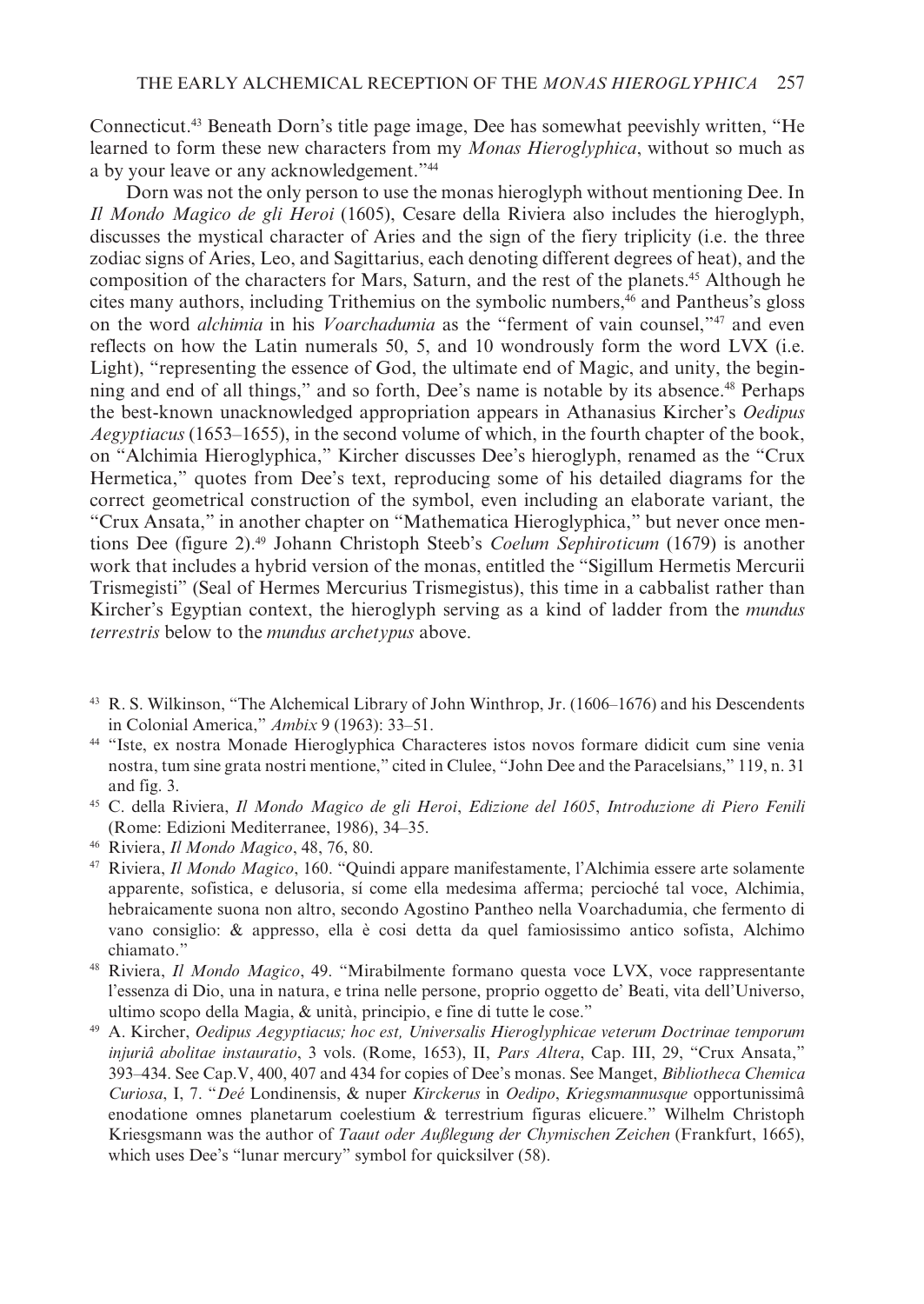## 258 PETER J. FORSHAW



Fig. 2. From Athanasius Kircher, *Oedipus Aegyptiacus*, vol. II (Rome, 1653–1655), 29, 434. Reproduced courtesy of the Warburg Library, London.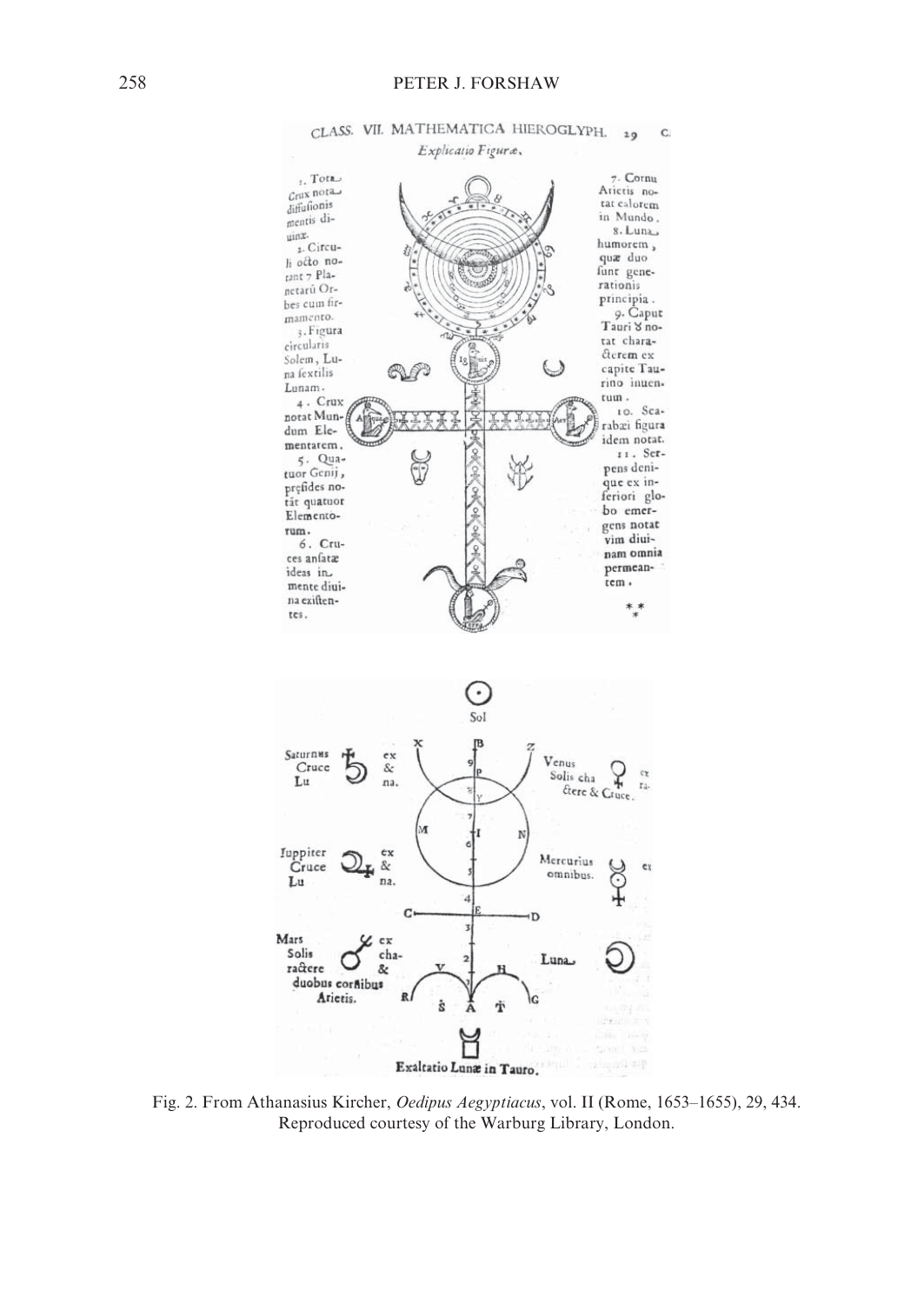A work that locates the hieroglyph in a far more obviously alchemical context is the *Amphitheatrum sapientiae aeternae* of Heinrich Khunrath (1560–1605), first published in 1595, and then in a more widely available expanded edition in 1609.<sup>50</sup> Khunrath, one of Libavius's fellow students at the Basel Medical Academy, was an alchemist influenced by the writings of Trithemius, Paracelsus, Dorn, and Dee. It is interesting to note that Nathan Albineus, editor of the *Bibliotheca Chemica Contracta* (1653), advises his readers to read the works of both Khunrath and Dee for further insight into the texts in his collection.51 The two men are known to have met one another in 1589, for Dee records the event in his diary, as Ashmole reports in the *Theatrum Chemicum Britannicum*. 52 We also know that Khunrath shortly thereafter became court physician to Dee and Kelley's erstwhile patron in Bohemia, Vilém Rožmberk.<sup>53</sup>

Although Charlotte Fell Smith, in her biography of Dee, grandiloquently describes Khunrath as "the chief writer of the advanced school of alchemists who passed from the pursuit of material gold to the discovery of incorruptible spiritual treasures hidden in the palaces of truth,"54 which has encouraged historians of chemistry such as John Read to utterly disregard his work, Khunrath's *Amphitheatrum* states quite clearly on the title page that his work is one that includes Christian cabbala, divine magic, and physical chemistry; his works reveal a dedicated theoretical and practical engagement with both *chrysopoeia* (gold-making) and *chymiatria* (medical chemistry).

Like Dee, Khunrath had an interest in the *Voarchadumia*, and similarly argues for more attention to the exegesis of the book of nature.55 In the *Amphitheatrum*, Khunrath explicitly refers to the *Monas Hieroglyphica*, paraphrasing Dee's distinction between his real cabbala, or the cabbala toù ovtoc (tou hontos [of that which is]) and the vulgar cabbalistic grammar, or to  $\delta \text{ }k$  evolve  $\delta$  (tou legomenou [of that which is said]).<sup>56</sup>

- <sup>50</sup> H. Khunrath, *Amphitheatrum sapientiae aeternae solius verae: Christiano-Kabalisticum, divinomagicum, nec non physico-chymicum, tertriunum, catholicon* (Hanau, 1609).
- <sup>51</sup> N. Albineus, *Bibliotheca Chemica Contracta* (Geneva, 1653), Praefatio, sig. 3r. See L. Thorndike, *A History of Magic and Experimental Science*, 8 vols. (New York: Columbia University Press, 1923–1958), VII, 155–56.
- <sup>52</sup> Ashmole, *Theatrum Chemicum Britannicum*, 483. "Here that famous *Hermetique Philosopher* (Doctor *Henric Kunrath* of *Hamburgh*) came to visit him." Cf. J. O. Halliwell (ed.), *The Private Diary of Dr. John Dee* (London: Camden Society, 1842), 31: "June 6th. Doctor Kenrich Khanradt of Hamburgh visitted me."
- <sup>53</sup> Václav Březan, *Poslední Rožmberkové* (The Last Rozmberks), ed. J. Dostál (Prague, 1941), 165; cited in R. J. W. Evans, *Rudolf II and His World: a Study in Intellectual History* (Oxford: Clarendon Press, 1973), 214.
- <sup>54</sup> C. F. Smith, *John Dee (1527–1609)* (London: Constable & Company, 1909), 217.
- <sup>55</sup> H. Khunrath, *Magnesia Catholica Philosophorum das ist, höheste Nothwendigkeit in Alchymia, auch mügliche uberkommung, Augenscheinliche weisung und gnugsame Erweisung, Catholischer verborgener Magnesiae; des geheimen wunderthetigen Universal Steins Naturgemeß-chymischer Philosophorum, Rechten und allein wahren-primaterialischen subjecti* (Magdeburg, 1599), 92. "Aus diesem/ und sonsten keinem andern/ natürlichen grunde gehet VOARCH BETH ADAMOTH der alte[n] Weisen." See also H. Khunrath, *Lux in Tenebris: Das ist, Liecht und Wegweisung/ derer/ die in Alchymia mit Finsternuß und Irrthumb umbgeben/ und außerhalben dem Liecht der Natur laboriren; wie sie nemblich/ durch die gnade Gottes/ darauß kommen/ und solchen Mangel ersetzen sollen: Universaliter, & particulariter* (n.p., 1614), 23. For references to the "Book of Nature," see Khunrath, *Amphitheatrum*, passim.
- <sup>56</sup> Khunrath, *Amphitheatrum*, II, 6; Dee, *Monas Hieroglyphica*, 6v.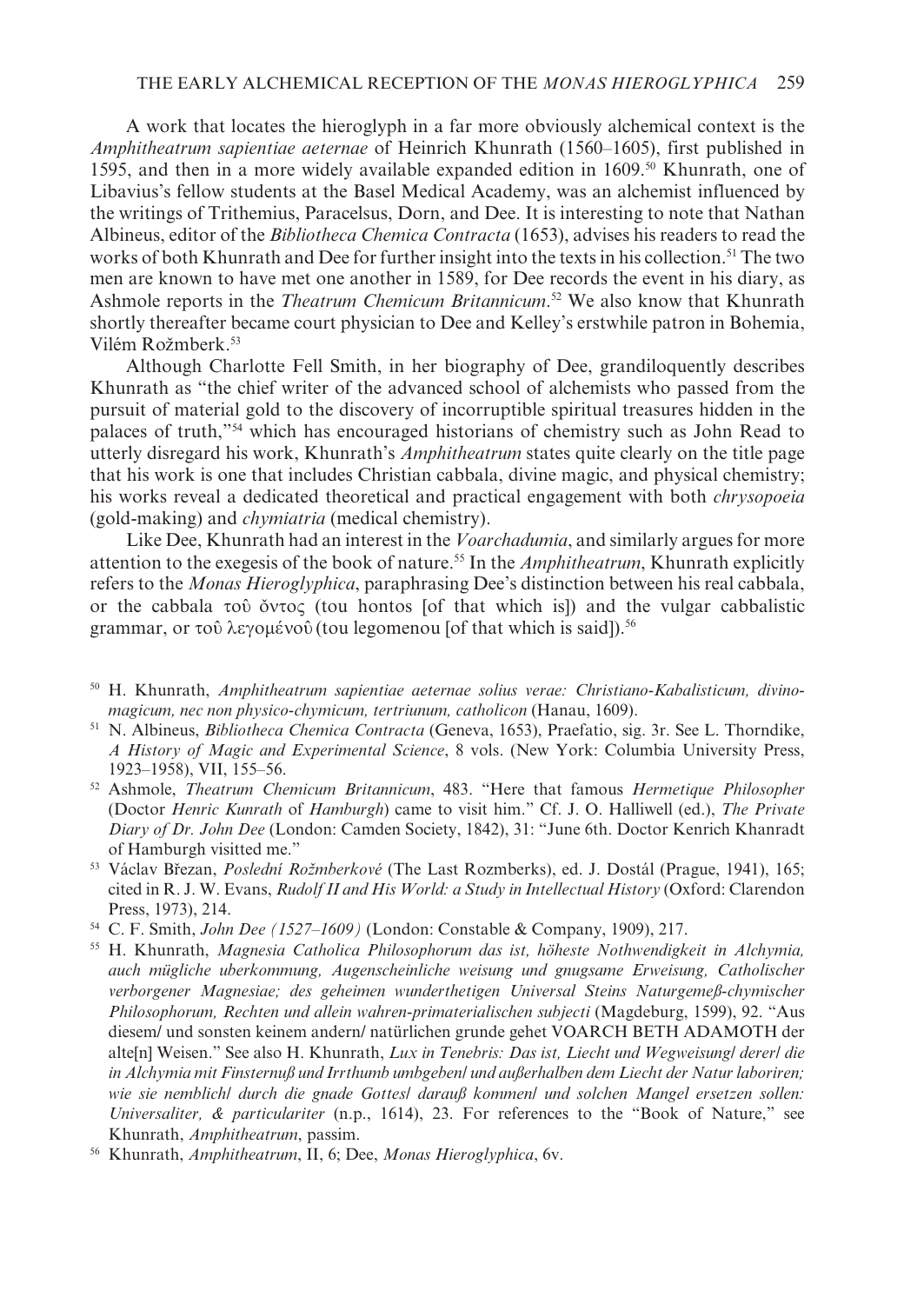In both the 1595 and 1609 editions of the *Amphitheatrum*, Dee's monas appears in Khunrath's circular figure of the "Rebis," or alchemical hermaphrodite (figure 3), an engraving that has been described as "a Picture-Compendium of Paracelsian Alchemy."57 Dee's hieroglyph can be seen on the breast of the Hermetic bird, symbolising the various colour changes of the alchemical process. The monas forms the O of the alchemical word "AZOTH,"58 a favourite word with the Paracelsians, given that Paracelsus had written the *Liber Azot sive de Ligno et Linea Vitae*. The word "Azot" (or Azoth) is formed of the first and last letters of the three matrix languages — Latin A and Z, Greek A (alpha) and  $\Omega$ (omega), and Hebrew  $\aleph$  (aleph) and  $\pi$  (tau) — and as such encapsulates the whole alchemical work, the transformation of *prima materia* into *ultima materia*. 59 Azoth is described by Khunrath as the "sharpest Acid" (Acetum acerrimum) of the wise, the association with acid presumably being the reason for the appearance of the word "Azoth" on the pommel of Paracelsus's sword, suggesting its ability to cut, anatomise, or reduce all things to their primal state.60 Its presence on the breast of the Hermetic bird, with Dee's hieroglyph as the central O, emphasises the significance of Dee's monas as one of the central analytical and synthetic tools of theoretical alchemy.

The monas hieroglyph is also included in the *Alchemical Citadel* engraving that first appears in the 1609 *Amphitheatrum* (figure 4). Like the "Rebis" engraving, this is an image devoted to physical chemistry. Twenty of the entrances to the citadel represent mistaken and fraudulent chemical practices, while only one leads to the heart of alchemical truth. The fact that the monas adorns the archway leading into the inner sanctum again shows the great significance that Khunrath found in Dee's work.

A further point to counter somewhat dismissive statements that Dee and Khunrath are predominantly concerned with spiritual alchemy is the knowledge that Khunrath's *Quaestiones Tres Perutiles* (Three Very Useful Questions) (1607), a book on spagyric medicine devoted to considerations of the rather unspiritual subject of ailments arising from tartar, such as gout and kidney stones, is dedicated to none other than "England's Hermes," John Dee, together with the iatrochemists Joseph DuChesne, and Petrus Hollander. What is more, Duchesne (1544–1609), physician to Henry IV of France, puts Dee at the head of a list of Scottish and English "Hermetics" (Hermeticos) in the introduction to his *Ad Veritatem Hermeticae Medicinae* (1604).<sup>61</sup> On the subject of well-placed chemists familiar with Dee's

- <sup>57</sup> M. Bachmann and T. Hofmeier (eds.), *Geheimnisse der Alchemie* (Basel: Schwabe & Co. AG. Verlag, 1999), 161. "Ein Bild-Kompendium der paracelsistischen Alchemie."
- <sup>58</sup> Cf. Khunrath, *Vom hylealischen . . . Chaos*. "Azoth, das ist/ Mercurius Vivus & Spiritus Animatus *Sapientum*, Geist und Seel/ Wasser und Blut/ Krafft und Safft/ Geist und Leben/ Alchymistischer Trost und Stärcke . . . Azoth ist und heist Mercurius/ quia Spiritus; Vivus, quia animatus" (130); and "AZOTH Magnesiae Catholicae sit tibi prora & puppis " $\alpha$  &  $\omega$ " (254).
- <sup>59</sup> For "Azoth" and its derivation, see: Zetzner, *Theatrum Chemicum*, IV, 507; D. de Planis Campy, *Traicté de la Vraye Unique, Grande et Universelle Medecine des Anciens; dite des Recens, Or Potable* (Paris, 1633), 59–60; and B. Valentine, *Azoth: L'Occulta Opera Aurea dei Filosofi* (Rome: Edizioni Mediterranee, 1988), 103.
- <sup>60</sup> A portrait of Paracelsus with "Azoth" on the pommel of his sword appeared in the first edition of the *Philosophia Magna* (1567). See Pagel, *Paracelsus*, 235.
- <sup>61</sup> J. Quercetanus, *Ad Veritatem Hermeticae Medicinae ex Hippocratis veterumque decretis ac Therapeusi*: *necnon viuae rerum anatomiae, exegesi, ipsiusque naturae luce stabiliendam, adversus cuiusdam Anonymi phantasmata Responsio* (Paris, 1604), 14. "Scotia & Anglia suos alunt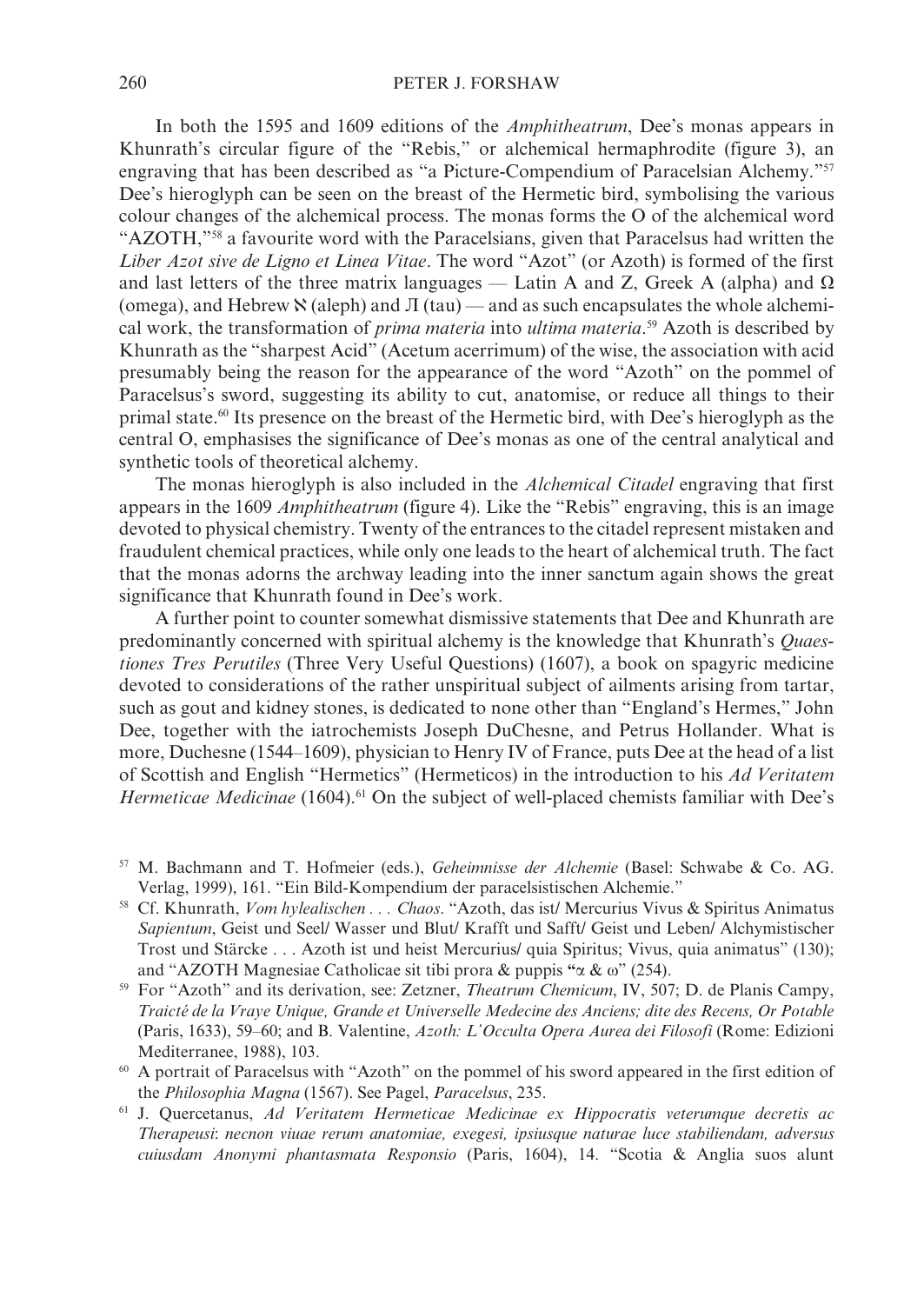

Fig. 3. (*top*) The "Alchemical Rebis." (*bottom*) Detail showing monas symbol. From Heinrich Khunrath, *Amphitheatrum Sapientiae Aeternae* (Hamburg, 1595). Reproduced courtesy of the Department of Special Collections, General Library System, University of Wisconsin-Madison.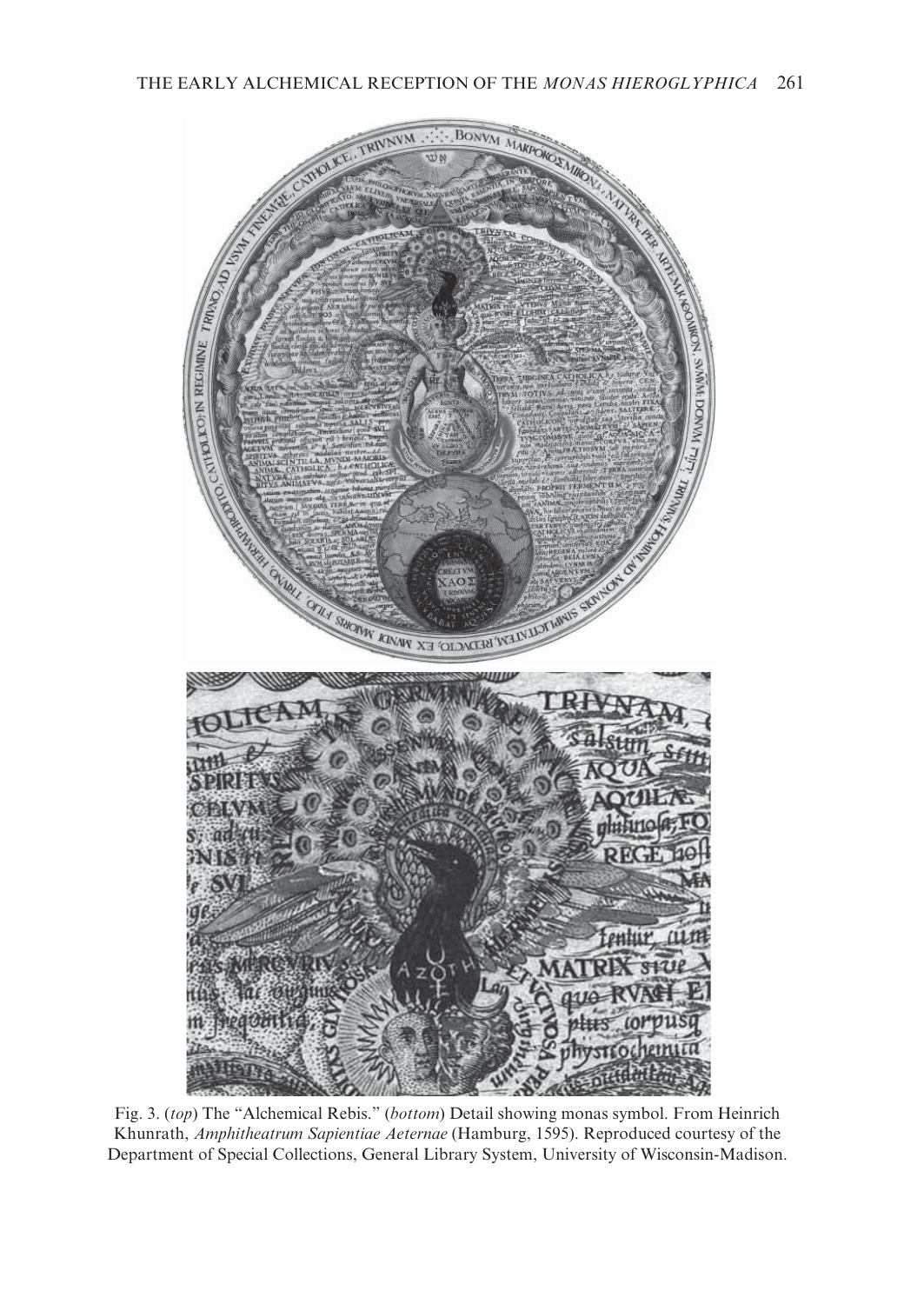



Fig. 4. (*top*) The "Alchemical Citadel." (*bottom*) Detail showing monas symbol. From H. Khunrath, *Amphitheatrum Sapientiae Aeternæ* (Hanau, 1609). Reproduced courtesy of the British Library, London.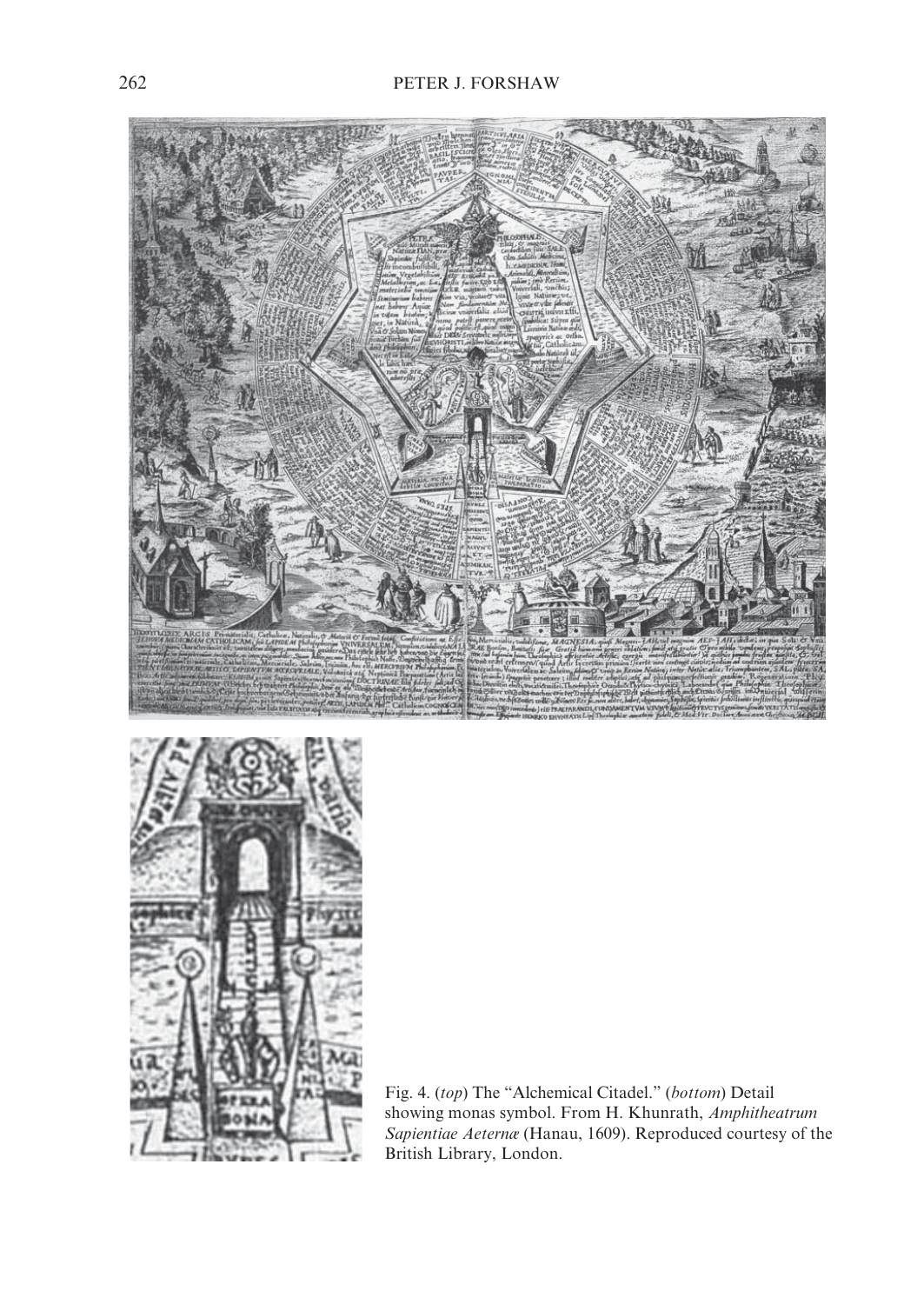work, Oswald Croll (1560–1608), physician to Christian I of Anhalt and author of the much reprinted *Basilica Chymica* (1611), therein mentions Dee's notion of the "planets of inferior Astronomy,"62 and refers to the *Monas Hieroglyphica* in the context of Hermes' *Emerald Tablet*. 63 In *De signaturis internis rerum* of the same year, Croll also refers to the *Monas Hieroglyphica* in the context of ancient philosophers who were accustomed to conceal their secrets from the profane by means of various figures, stating that, likewise, Hermetic philosophers denote their "terrestrial planets" (Planetas Terrestres) with hieroglyphic notations, by which their latent virtues may be known.64 Although the French Paracelsian David de Planis-Campy (1589–1644) does not mention Dee in the text of his *Bouquet composé des plus belles fleurs chymiques* (1629), we do find him including the monas hieroglyph in a list of characters used by chemical philosophers to signify the materials they use in their work. Following a group of the traditional signs for the planets that also stand for the metals, we see the monas with the words "Et tous les metaux ensemble, ainsi" (And all the metals together, thus),<sup>65</sup> followed a few pages later by references to the figures and proportions, both numerical and geometrical, of those most versed in "la Caballe Chimique."<sup>66</sup>

Returning to the Dee–Khunrath connection, there is a manuscript in the Rylands Library, Manchester that once belonged to the Hungarian János Bánfi-Hunyadi, or Johannes Huniades the elder (*c.* 1576–1646), who lectured in chemistry at Gresham College, the main centre of scientific activity in early seventeenth-century London, and assisted Kenelm Digby  $(1603-1665)$  in his experiments with plants.<sup>67</sup> The manuscript includes a page with Dee's hieroglyph surmounted by Khunrath's favourite phrase, "Ora et

- <sup>62</sup> O. Croll, *Basilica Chymica, continens philosophicam propria laborum experientia confirmatam descriptionem et usum Remediorum Chymicorum* (Frankfurt, 1611), 86. "Planetas inferioris Astronomiae," with "Vide Monadem Joannis Dee Londinensis" in the margin.
- <sup>63</sup> Croll, *Basilica Chymica*, 90 (marginal gloss). "Tabulam Hermetis. Morientem Alanum Rodargirum Monadem Trevisanum Lullium."
- <sup>64</sup> O. Croll, *De signaturis internis rerum: Die lateinische Editio princeps (1609) und die deutsche Erstübersetzung (1623)*, ed. W. Kühlmann and J. Telle (Stuttgart: Franz Steiner Verlag, 1996), 77 (marginal gloss). "Vide Monadem Hieroglyphicam Joannis Dee Londinensis: Antiquißimos sapientes, quos Graeco sermone Philosophos appellamus, si quae vel Naturae vel Artis reperissent Arcana, ne in pravorum notitiam devenirent, variis modis atque figuris occultabant: Eodem modo Philosophi Hermetici certis notis Hieroglyphicis solebant insignire Planetas Terrestres, quibus eorum latentes virtutes intuendas, quasi ob oculos intelligentibus & inspicientibus filiis artis exponerent."
- <sup>65</sup> D. de Planis Campy, *Bouquet composé des plus belles fleurs chymiques* (Paris, 1629), 991.
- <sup>66</sup> Campy, *Bouquet*, 1002. "Car le consentement vniuersel des plus versez en la Caballe Chimique, qui les ont gardez si long temps sans varier, tesmoigne je ne sçay quelle inspiration Celeste; ce qui se verifie en ce que leurs figures & proportions, tant numerales que Geometriques, semblent auoir vne fort grande correspondance & affinité auec les vertus Celestes, dont elles peuuent estre prises pour marques, Symboles, & vehicules de leurs effects icy bas sur tous les indiuidus de la terre."
- <sup>67</sup> M. Rady, "A Transylvanian Alchemist in Seventeenth-Century London," *Slavonic and East European Review* 72 (1994): 140–51.

<sup>61</sup> *continued*

Hermeticos, Ioannem Dee: Antonium L'escopia Silliuetanum: Laurentium de Laune: Ant. Cobel: Muffetum: Ioannem Starfeldium: Iacobum le Cadet: Andream Selim: Silbertum Guillermum, insignes omnes Medicos & Philosophos."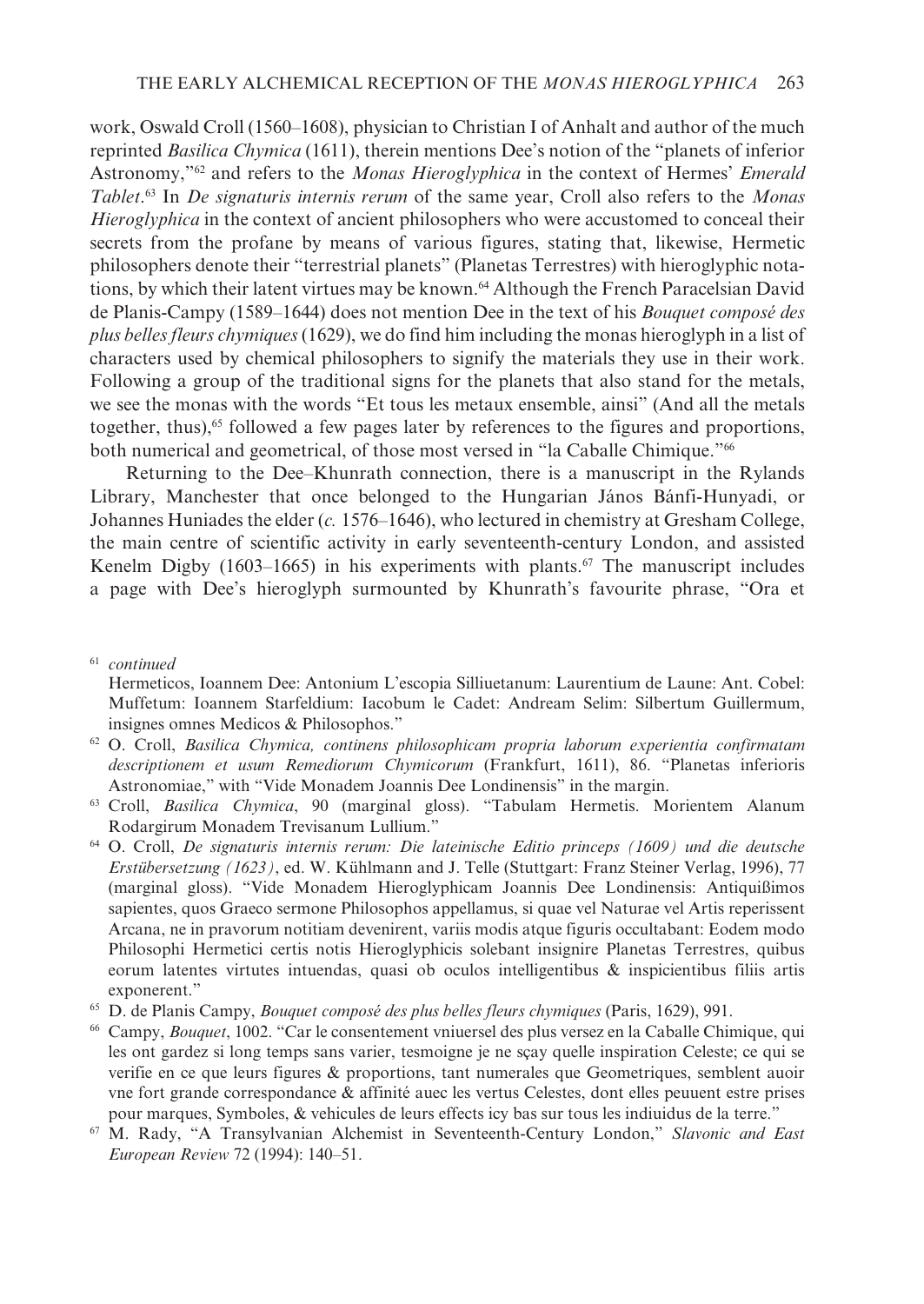Laborando," (figure 5), recalling his well-known engraving of the Oratory-Laboratory.<sup>68</sup> There also survive several portraits of Hunyades that include Dee's hieroglyph, or variants thereof.69

With regard to variations on the standard monas, anyone interested in the more theosophical forms of alchemy may be intrigued to know that the monas occurs in a horizontal version in an English translation of Jacob Boehme's *The Clavis, or Key. Or, An Exposition of some principall Matters, and words in the writings of Jacob Behmen* (1647), in the discussion of the Seven Properties of Nature, i.e. symbolic interpretations of the seven planets, and at the head of a table giving the Seven "Formes of Spirits" mentioned in Revelations.70 The same horizontal version can also be found in a seventeenth-century physical chemical manuscript, the *Speculum Veritatis*, in which Vulcan, the secret fire, is inducing birds to fly, showing that sublimation is taking place. Calling to mind the *Monas Hieroglyphica*'s Theorem 18, we even see some hens and the philosophical egg.<sup>71</sup>

Staying with the allegorically spiritual readings of alchemy, it has long been known that the monas hieroglyph appears in the *Chymische Hochzeit Christiani Rosencreutz* (*Chemical Wedding of Christian Rosenkreuz*) (1616) of Johann Valentin Andreae (1586–1654), where it can be seen alongside the wedding invitation.<sup>72</sup> Without getting too embroiled in the question of Dee's relationship with Rosicrucianism, it is worth mentioning that Adam Haslmayr (1560–1612), the Paracelsian translator of one of Edward Kelley's alchemical tracts, and the first to write a reply to the Rosicrucians,<sup>73</sup> adopts Dee's hieroglyph in several of his manuscript works, including the *Novum lumen physico-chemicum* (1616) and *Amphitheatrum Chymicum Sacrum* (1629).<sup>74</sup> According to Carlos Gilly, Haslmayr influenced the inclusion of a work that draws heavily on the *Monas Hieroglyphica* in the first edition of the *Rosicrucian Confession* in 1615.75 This is the *Secretioris Philosophiae Consideratio brevis* (A Brief Consideration of More Secret Philosophy) by the pseudonymous Phillippus a Gabella,

- <sup>69</sup> J. H. Appleby, "Arthur Dee and Johannes Banfi Hunyades," *Ambix* 24 (1977): 96–109, Plate 1 (this shows Johannes Banfi Hunyades [1576–1646], from a silver medallion, with the monas appearing at its base); F. Sherwood Taylor and C. H. Josten, "Johannes Banfi Hunyades," *Ambix* 5 (1953): 44–52 (Plate 1. 1a and 1c feature a variant on the monas; 1b is the monas; Plate 2 also includes a variant on the monas as well as the title-page phrase "Est in Mercurio quicquid quaerunt sapientes").
- <sup>70</sup> *The Clavis, or Key. Or, An Exposition of some principall Matters, and words in the writings of Jacob Behmen . . . Written in the Germane Language, in March, and Aprill, Anno. 1624 by Jacob Behmen* (London, 1647), 9, table inserted between 18 and 19.
- <sup>71</sup> *Speculum Veritatis*, seventeenth century, Biblioteca Apostolica Vaticana, Cod. Lat. 7286, fol. 5. See S. Klossowski de Rola, *Alchemy: the Secret Art* (London: Thames and Hudson, 1973; repr. 1997), Plate 7.
- <sup>72</sup> See A. McLean (ed.), *The Chemical Wedding of Christian Rosenkreutz*, transl. J. Godwin, introduction and commentary by A. McLean, Magnum Opus Hermetic Sourceworks, 18 (Grand Rapids, Mich.: Phanes Press, 1991), 16.
- <sup>73</sup> C. Gilly, *Abraham Haslmayr: Der erste Verkünder der Manifeste der Rosenkreuzer* (Amsterdam: In de Pelikaan, 1994), 106, 113.
- <sup>74</sup> C. Gilly, "'Theophrastia Sancta': Der Paracelsismus als Religion im Streit mit den offiziellen Kirchen," in Telle, *Analecta Paracelsica*, 425–88.
- <sup>75</sup> S. Åkerman, *Rose Cross Over the Baltic: the Spread of Rosicrucianism in Northern Europe* (Leiden: Brill, 1998), 117; Gilly, *Abraham Haselmayer*, 154, 170.

<sup>68</sup> Manchester, John Rylands Library, MS Latin 82, fol. 8r.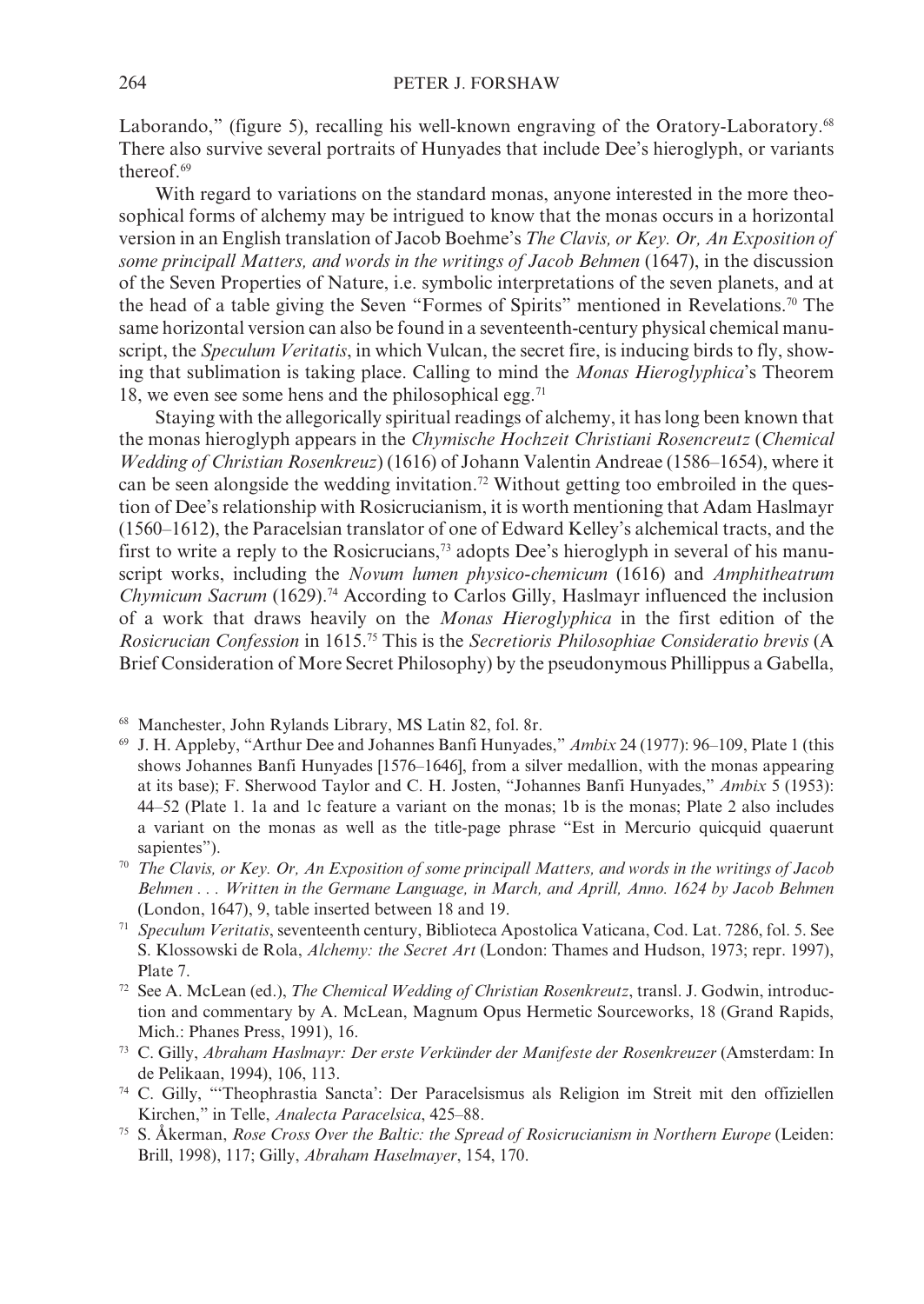

Fig. 5. Dee's monas symbol in a manuscript owned by János Bánfi-Hunyadi. Manchester, John Rylands Library, MS Latin 82, fol. 8r.

a work that Frances Yates discusses in *The Rosicrucian Enlightenment*. 76 The *Consideratio* quotes from the first thirteen theorems of the *Monas Hieroglyphica*, where Dee describes the composition of his hieroglyph, although Dee himself is never cited, and the word monas is replaced by "stella," perhaps, as Susanna Åkerman suggests, alluding to the woman holding the star at the end of the first edition of the *Monas Hieroglyphica*, 77 and certainly, as Clulee indicates, developing the connection between astral optics and alchemy with quotes from Dee's *Propaedeumata Aphoristica*. 78

- <sup>76</sup> P. à Gabella, *Secretioris Philosophiae Consideratio brevis* (Kassel, 1615); Yates, *The Rosicrucian Enlightenment*, 45–47.
- <sup>77</sup> Åkerman, *Rose Cross Over the Baltic*, 83–84, 117.
- <sup>78</sup> Clulee, "John Dee and the Paracelsians," 131. See also T. M. Luhrmann, "An Interpretation of the *Fama fraternitatis* with Respect to Dee's *Monas Hieroglyphica*," *Ambix* 33 (1986): 1–10.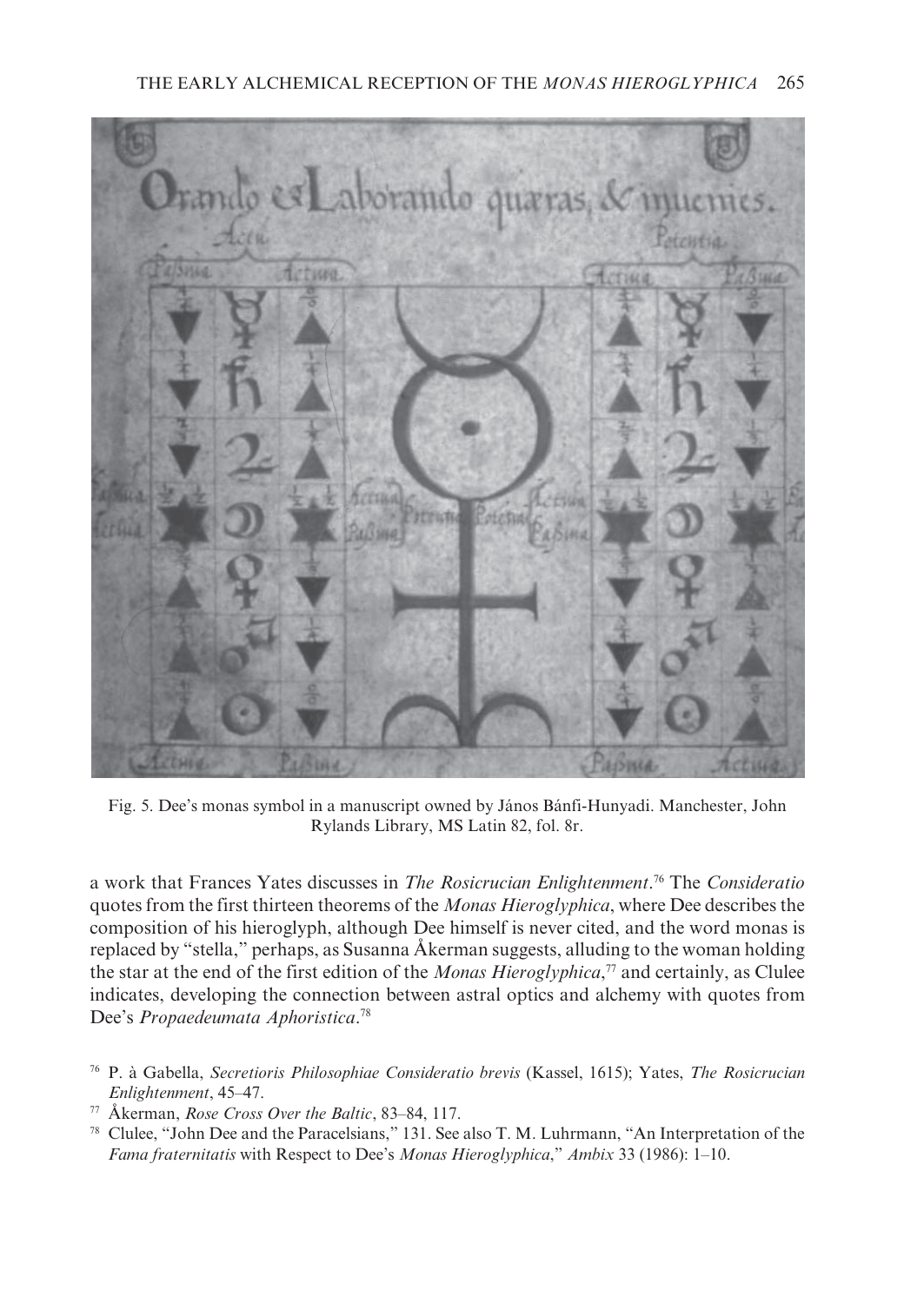Given all this interest in Dee's *Monas Hieroglyphica* in Paracelsian and Rosicrucian circles, it is somewhat ironic that the most extensive, informative, and often surprisingly positive instances of the reception of Dee come from the vociferously anti-Paracelsian and anti-Rosicrucian Andreas Libavius. Yates's statement in *The Rosicrucian Enlightenment* that Khunrath's "Alchemist" is expressive of the Dee kind of alchemy, "of which Libavius disapproved," is somewhat misleading,79 for, as generally scathing as Libavius is about Khunrath, there are elements in Dee's *Monas Hieroglyphica* of which the highly critical Saxon chemist evidently approved.

It is true that Libavius thoroughly disapproved of Dee's failure to respect disciplinary boundaries by blurring the line between the physical and the metaphysical, and the alchemical and the theosophical: his introduction of inappropriate speculations concerning astral influences, magical action at a distance, and such cabbalistic notions as the interconnection between terrestrial, celestial, and supercelestial levels of existence, as indicated in the "Horizon Aeternitatis" engraving.80 In *De Philosophia Harmonica Magica Fraternitatis de Roseae Crucis* (1615), Libavius condemns similar tendencies among the Rosicrucians, mentioning Dee's *Monas Hieroglyphica*, along with the works of Trithemius, Dorn, and the cabbalists, as particular contributors to this malaise.<sup>81</sup>

Nevertheless, Libavius did not reject Dee's work out of hand. In *De Sceuastica Artis* (1606), his commentary on his monumental *Alchemia*, we find that in the sixth chapter, "De sermone Chymico & notis quibusdam" (On Chymical Discourse and some [types of] notation), Libavius approves of the idea of combining the various signs for chemical essences in one hieroglyphic symbol, because then it will be possible for a skilled interpreter to deduce directly from the symbol that something has been artificially produced from the initial chemicals. He approves, too, of the fact that masters of the art have endeavoured to make the signs for the materials and operations of their art agree with their sources, instead of being fabricated irrationally, arbitrarily, and monstrously, "as the Paracelsians are madly accustomed to do."82 In this context, he favourably introduces Dee's hieroglyph, systematically formed of all the traditional signs for the planets and metals, as a superior, logical contrast to the "Paracelsian monstrosities" (monstrositates Paracelsicas), the neologisms such as "spagyric," "alcahest," and "archaeus" with which Paracelsus peppered his works.

He seems to be making a similar point in his withering attack on the Paracelsians in *De Philosophia Vivente seu Vitali Paracelsi* (1615), where, in an allusion to Dee's image of the circle touching the line (mentioned above), when discussing the use of icons and emblems,

<sup>80</sup> Clulee, "John Dee and the Paracelsians," 118.

<sup>82</sup> A. Libavius, *De Sceuastica Artis* (1606), in *Die Gerätschaft der chymischen Kunst: Der Traktat "De Sceuastica Artis" des Andreas Libavius von 1606, Übersetzung, Kommentierung und Wiederabdruck*, ed. B. Meitzner (Stuttgart: Franz Steiner Verlag, 1995). See Cap. VI, "De sermone Chymico & notis quibusdam," sig. Hh6v. "Id scire conuenit artifices studuisse, vt signa materiarum & operationum artis suae cum istis fontibus conuenirent, neque sine ratione monstrosè & temerè confictae appareent quomodo insanire paracelsici solent." See also W. R. Newman, "Alchemical Symbolism and Concealment: the Chemical House of Libavius," in *The Architecture of Science*, ed. P. Galison and E. Thompson (Cambridge, Mass.: MIT Press, 1999), 59–77, on 63.

<sup>79</sup> Yates, *The Rosicrucian Enlightenment*, 83. "Khunrath's 'Alchemist' which is expressive of the Dee kind of alchemy."

<sup>81</sup> A. Libavius, *De Philosophia Harmonica Magica Fratrum de Roseae Crucis*, bound with *Examen Philosophiae Novae, quae veteri abrogandae opponitur* (Frankfurt-am-Main, 1615), 273.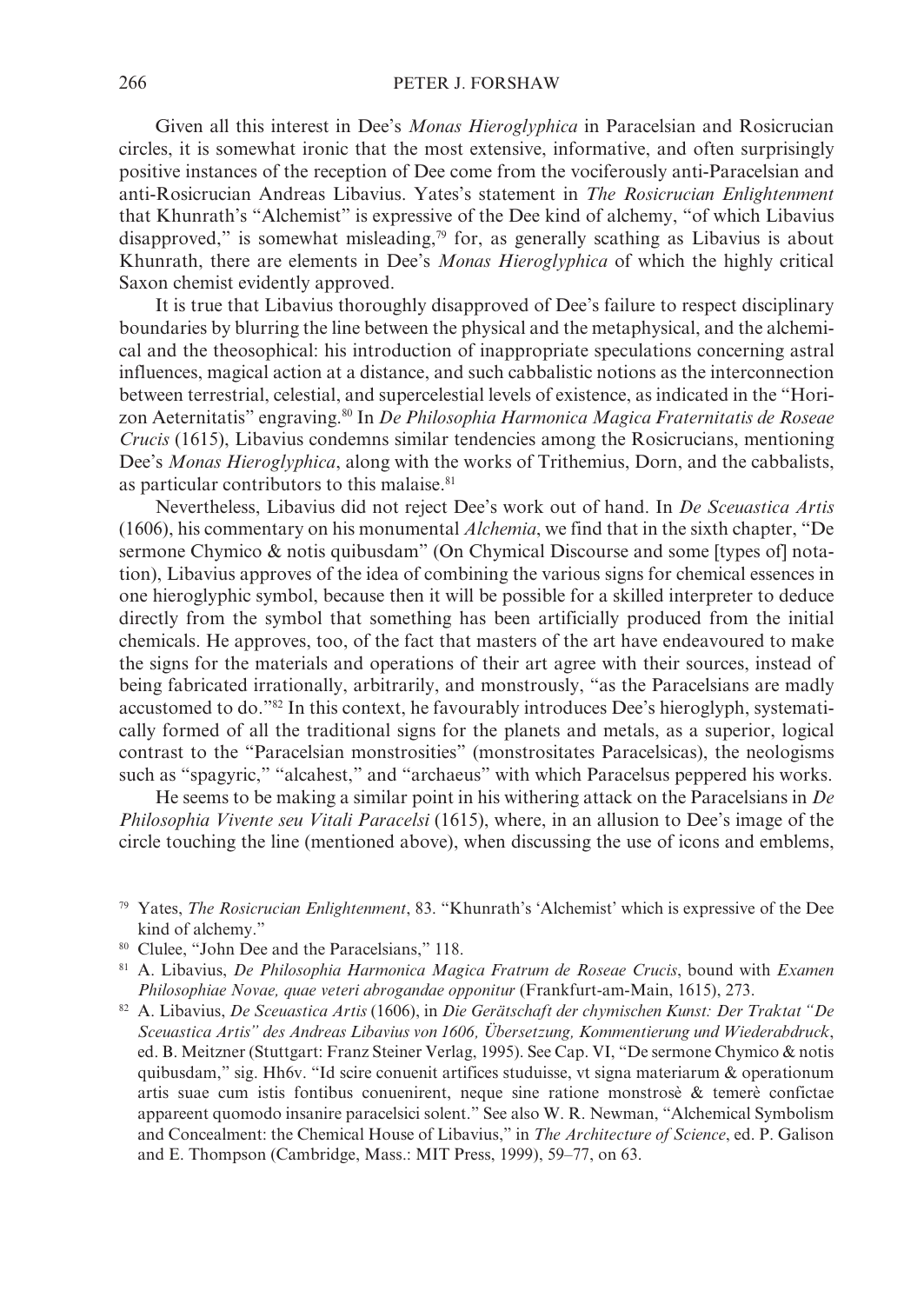whose overabundant use he is criticising (particularly those of Khunrath), he states, "In God's temple it is enough for there to be one altar, because there is one Christ. It is solemnly [said] by the Chymists: *all from one: all to one*, according to the mystery of the *Monas Hieroglyphica*. On which your Paracelsian truth was contracted to a point."<sup>83</sup>

Returning to the *De Sceuastica* commentary, we find that, as in his letter to the mathematician Limnaeus, here too he refers with approval to Dee's hieroglyphs of the physical egg and the figure of the world joined together by the spiral revolution of the ten spheres, which cleverly represents what Hermes said in the *Emerald Tablet*,<sup>84</sup> and he mentions without disapproval Dee's speculations on the Hebrew and Greek alphabets. He points out that the more learned can extract far more characters from the hieroglyph than just those for the metals, and cites Dee as an example of one who has laboured hard at this. Then he goes on to provide a whole list of alchemical glyphs that spring from the monas, including those for sublimed and precipitated mercury, antimony, salt nitre, and sal ammoniac.

What is all the more surprising is that in the eighth chapter, "De aedificio & laboratorio Chymico," where he writes of his ideal "house of chemistry" (domus chemiae), Libavius openly admits to using the proportions of Dee's monas hieroglyph in the design of the ground plan for his laboratory.85 He explains that both the figure of man and that of a flask share the elements of a rectangle surmounted by a sphere, stating, "we dignify this [laboratory] with sunlight and erect it in the middle of a field with a round head, but with a body drawn out like the figure of the microcosm, and like the hieroglyphic monad."86

Perhaps this comparison between man and a flask in relation to the monas lies behind the image in a work that refers to Dee, Kircher, and Boehme: Johann Petrus Ericus's *Renatum è Mysterio Principium Philologicum* (1686). After discussing the symbolism of the zodiac signs Aries and Taurus, and their connection with an  $\alpha \rho \chi \epsilon \tau \nu \pi \sigma \nu \rho \alpha \phi \eta \nu$ (*archetypon graphe*r*n* [archetypal drawing]), this presents this curious image of Dee's monas, in what looks like a flask or a vase (figure 6), with the injunction to "Know Man physically, if you desire to know true Nature" (Nosce Hominem physicè, Physicam si noscere veram Vis). The monas then appears in its usual form along with the hieroglyphs for the seven

- <sup>83</sup> "De Philosophia Vivente seu Vitali Paracelsi iuxta P. Severinum Danum ex repetitione I. Hartmanni Chymiatri Marburgensis," in Libavius, *Examen Philosophiae novae*, 106. "Fingis postea multa *altaria*, *Iconas*, *monumenta*, *exedras*, *nomina*, *Emblemata*. Tune, qui Calvinisticam amplecteris ista in tuo templo communi feras, nedum in adytis, & Sancto Sanctorum? In Dei templo unum altare esse satis est, quia & unus est Christum. Solenne est Chymicis: *omnia ab uno: omnia ad unum*, iuxta monadis hieroglyphicae mysterium. Supra tua Paracelsica veritas in punctum erat contracta."
- <sup>84</sup> Libavius, *De Sceuastica Artis*, sig. Hh6v. "Apud Londinatem inuenies etiam hieroglyphiam oui physici & mundi figuram  $\epsilon \lambda \chi$ o $\epsilon \delta \alpha$ ] decem sphaerarum ambitu continuatam. Itaque quod philosophi de ouo in suo magisterio habent, quodque in smaragdina tabula Hermes de exemplo mundano, id item repraesentatum est illa hieroglyphia."
- <sup>85</sup> Libavius, *De Sceuastica Artis*, Cap. VIII. "De forma artificiosa difficilior est deliberatio. Ex magni paruique mundi figura qua etiam complectitur superius à nobis producta monas hieroglyphica, conueniens erat, ipsum operis sui exemplum sumere, & rotundum schema" (sig. Ii4r). "Non id Solis dignamur luce, & extruimus in media planicie rotundo quidem capite, sed corpore inde producto in longum ad figuram microcosmi, & hieroglyphiam monadicam" (sig. Ii4v). See Newman, "Alchemical Symbolism and Concealment," 60.

<sup>86</sup> Newman, "Alchemical Symbolism and Concealment," 64.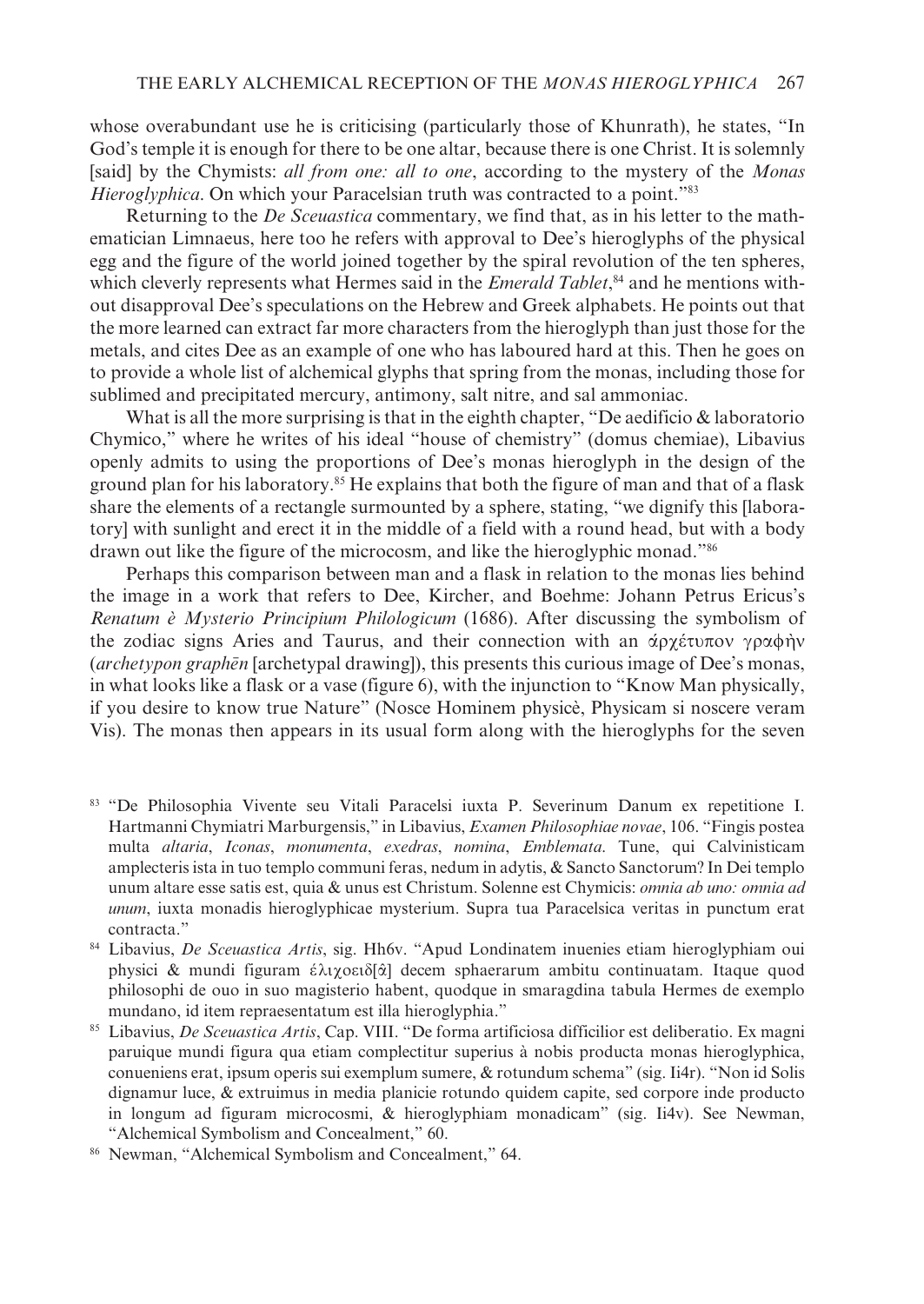

Nofce Hominem phyfice, Phyficam fi nofcere verä Vis: TEfi potis es nofcere eamque vides. Quz

Fig. 6. From J. P. Ericus, *Renatum è Mysterio Principium Philologicum* (Padua, 1656), 9.

planets. With an allusion to Dee's description of the monas as his "Seal of Hermes,"87 Ericus claims that the letters of the alphabet, as well as the numerical system, can be deduced from "this mysterious Caduceus" (hoc mysterioso Caduceo).<sup>88</sup>

What should be clear is that John Read's old dismissal of Dee as a "pseudo-alchemist" needs serious rethinking.<sup>89</sup> As Clulee and others have suggested, Dee seems to have participated in an important new dimension taken by alchemy in the Renaissance, and to have provided one foundation for the spiritual idea of alchemy; $90$  but at the same time, it should by now be apparent that Dee's books were read by some of the major players in sixteenthand seventeenth-century physical alchemy, engaged in both gold-making and medical chemistry. Physicians to princes and potentates, such as DuChesne, Croll, and Khunrath, were familiar with his work. Croll's *Basilica* was one of the most widely read recipe books, Dorn was the author of one of the most famous alchemical dictionaries of the period, and Libavius's *Alchemia* was an influential textbook of chemistry.<sup>91</sup> As I have shown, readers engaged with Dee's *Monas Hieroglyphica* on a mixture of levels, theoretical and practical, and material and spiritual, not to mention antiquarian, mathematical, and philological.

- <sup>88</sup> J. P. Ericus, *Renatum è Mysterio Principium Philologicum, in quo vocum, signorum et punctorum, tum & Literarum maxime ac numerorum origo, nec non novum variarum rerum specimen etymologicum forma dialogi propalatur* (Padua, 1656), 9–12.
- <sup>89</sup> J. Read, *From Alchemy to Chemistry* (London: Bell and Sons, 1957; repr. New York: Dover, 1995), 75.
- <sup>90</sup> N. H. Clulee, "*Astronomia inferior*: Legacies of Johannes Trithemius and John Dee," in *Secrets of Nature. Astrology and Alchemy in Early Modern Europe*, ed. W. R. Newman and A. Grafton (Cambridge, Mass.: The MIT Press, 2001), 173–74.
- <sup>91</sup> See Åkerman, *Rose Cross Over the Baltic*, 88. "If John Dee's obscure book was known only to a handful of readers outside England . . . these readers were of some consequence."

<sup>87</sup> Dee, *Monas Hieroglyphica*, sig. 4r.